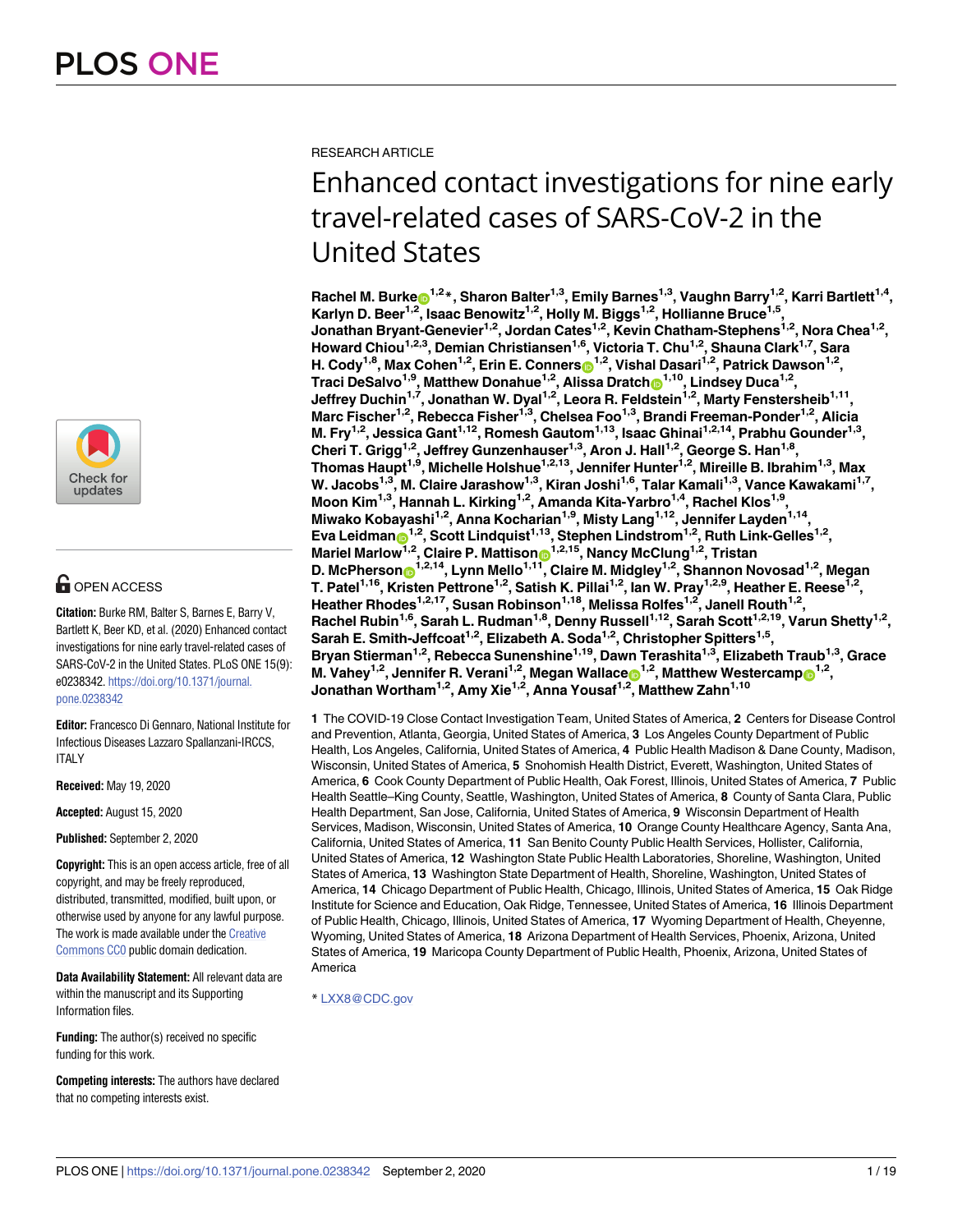# <span id="page-1-0"></span>Abstract

Coronavirus disease 2019 (COVID-19), the respiratory disease caused by severe acute respiratory syndrome coronavirus 2 (SARS-CoV-2), was first identified in Wuhan, China and has since become pandemic. In response to the first cases identified in the United States, close contacts of confirmed COVID-19 cases were investigated to enable early identification and isolation of additional cases and to learn more about risk factors for transmission. Close contacts of nine early travel-related cases in the United States were identified and monitored daily for development of symptoms (active monitoring). Selected close contacts (including those with exposures categorized as higher risk) were targeted for collection of additional exposure information and respiratory samples. Respiratory samples were tested for SARS-CoV-2 by real-time reverse transcription polymerase chain reaction at the Centers for Disease Control and Prevention. Four hundred four close contacts were actively monitored in the jurisdictions that managed the travel-related cases. Three hundred thirtyeight of the 404 close contacts provided at least basic exposure information, of whom 159 close contacts had �1 set of respiratory samples collected and tested. Across all actively monitored close contacts, two additional symptomatic COVID-19 cases (i.e., secondary cases) were identified; both secondary cases were in spouses of travel-associated case patients. When considering only household members, all of whom had  $>1$  respiratory sample tested for SARS-CoV-2, the secondary attack rate (i.e., the number of secondary cases as a proportion of total close contacts) was 13% (95% CI: 4–38%). The results from these contact tracing investigations suggest that household members, especially significant others, of COVID-19 cases are at highest risk of becoming infected. The importance of personal protective equipment for healthcare workers is also underlined. Isolation of persons with COVID-19, in combination with quarantine of exposed close contacts and practice of everyday preventive behaviors, is important to mitigate spread of COVID-19.

# **Introduction**

In late December 2019, a cluster of patients with pneumonia of unknown etiology was identified in Wuhan, China [\[1\]](#page-16-0). This disease, now termed coronavirus disease 2019 (COVID-19), spread rapidly within China and quickly became pandemic [\[1\]](#page-16-0). Phylogenetic analyses of severe acute respiratory syndrome coronavirus 2 (SARS-CoV-2), the causative agent of COVID-19, suggest zoonotic origin [[2\]](#page-16-0), with subsequent rapid spread indicative of person-to-person transmission [[3,](#page-16-0) [4\]](#page-16-0). On January 20, 2020, the first case of COVID-19 was confirmed in the United States [[5](#page-16-0)]; through the end of January, nine more travel-related cases were identified. To interrupt transmission and facilitate early identification of secondary cases (i.e., transmissions of SARS-CoV-2 from the original travel-related case patient to a close contact), public health authorities at the state, county, and local levels, in consultation with subject-matter experts from the U.S. Centers for Disease Control and Prevention (CDC), mobilized rapidly to place the patients under appropriate isolation and identify contacts exposed to these patients. Some of the information from the contact investigations of the first 10 travel-associated case patients was briefly and rapidly reported through a *Morbidity and Mortality Weekly Report* [[6](#page-16-0)]. Enhanced contact investigations were conducted centered on nine of these first 10 patients, and included in-depth interviews to better characterize exposure type, exposure duration, and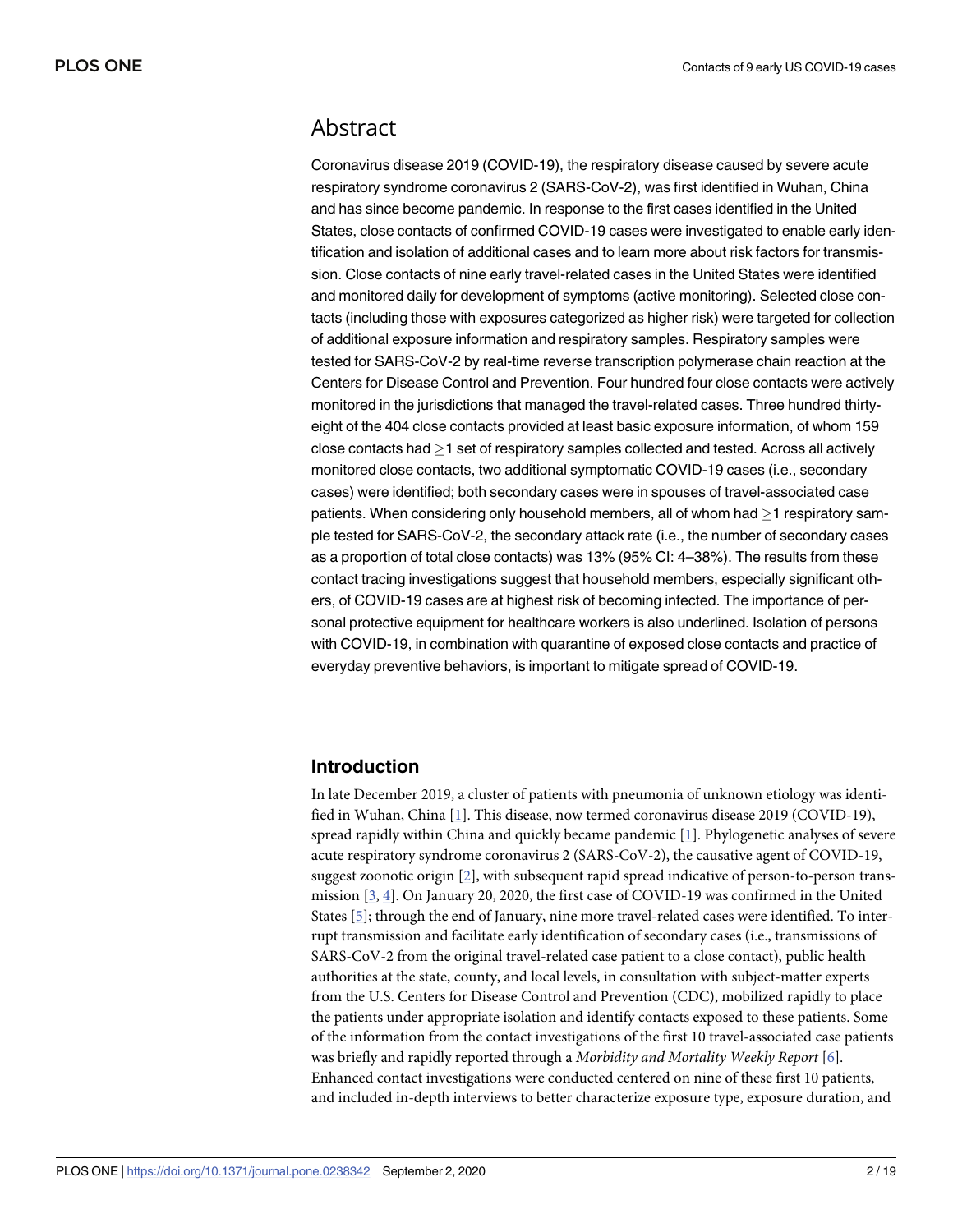contact medical history, in addition to collection of respiratory specimens to identify asymptomatic or pre-symptomatic infections. The present manuscript details the results from these nine enhanced contact investigations, including information on exposures, active monitoring, laboratory testing, and secondary attack rates among close contacts.

# **Materials and methods**

## **Contact investigation overview**

These investigations included the close contacts of nine travel-related COVID-19 patients (hereafter referred to as "travel-associated case patients") first identified as suspected COVID-19 patients between January 19 and January 30, 2020, and represent collaboration among state and local health department staff, CDC personnel, and healthcare facility staff (hereafter referred to as "COVID-19 Outbreak Response Teams"). The aims of these investigations were to interrupt transmission, investigate risk factors for transmission, and identify both symptomatic and asymptomatic infections among contacts of travel-associated case patients.

After diagnosis confirmation, these nine travel-associated case patients were interviewed to determine the date of symptom onset and to collect information on movements and interactions with other individuals during the presumed infectious period of the travel-associated case patient. Individuals with potential exposure to a travel-associated case patient were contacted by COVID-19 Outbreak Response Teams to determine their exposure risk level, whether they met the definition of a close contact, and whether they met criteria for active monitoring (terms defined below in "Classification of Contacts and Exposures"). Individuals not meeting the definition of a close contact are not included in this report.

To better understand SARS-CoV-2 transmission, COVID-19 Outbreak Response Teams selected a convenience sample of the close contacts who met active monitoring criteria to target for collection of additional, detailed exposure and demographic information using standardized forms; some sites were able to collect information on all close contacts, while others collected information only on those close contacts they classified as having had high- or medium-risk exposures. To understand the prevalence of asymptomatic or pre-symptomatic infection, a convenience sample of actively monitored close contacts was selected from whom to request respiratory (nasopharyngeal [NP] and oropharyngeal [OP]) samples outside of diagnostic specimen collection procedures (i.e., while contacts were asymptomatic or, in some cases, symptomatic with  $\geq 1$  previous negative SARS-CoV-2 result); some sites were able to request at least one set of samples from all close contacts, but most sites targeted sample collection mainly to close contacts determined to have had high-risk exposures, such as household members and some healthcare personnel.

## **Classification of contacts and exposures**

Definitions of the infectious period, close contact, and exposure risk, as well as decisions regarding which types of contacts to monitor and how to manage their movement, were made at the site level by the COVID-19 Outbreak Response Teams. In one site, the presumed infectious period began on the date of symptom onset in the travel-associated case patient; however, in other sites, investigators also considered between one and three days before symptom onset in the travel-associated case patient. In all sites, the presumed infectious period ended when the travel-associated case patient was released from isolation. Travel-associated case patients were released from isolation after consultation with subject matter experts and following the CDC test-based criteria that were in use at that time (requiring two consecutive negative RT-PCR tests from samples collected at least 24 hours apart). Generally, close contacts were defined as persons having frequent or more than brief contact (*>*1–2 minutes within 6 ft) with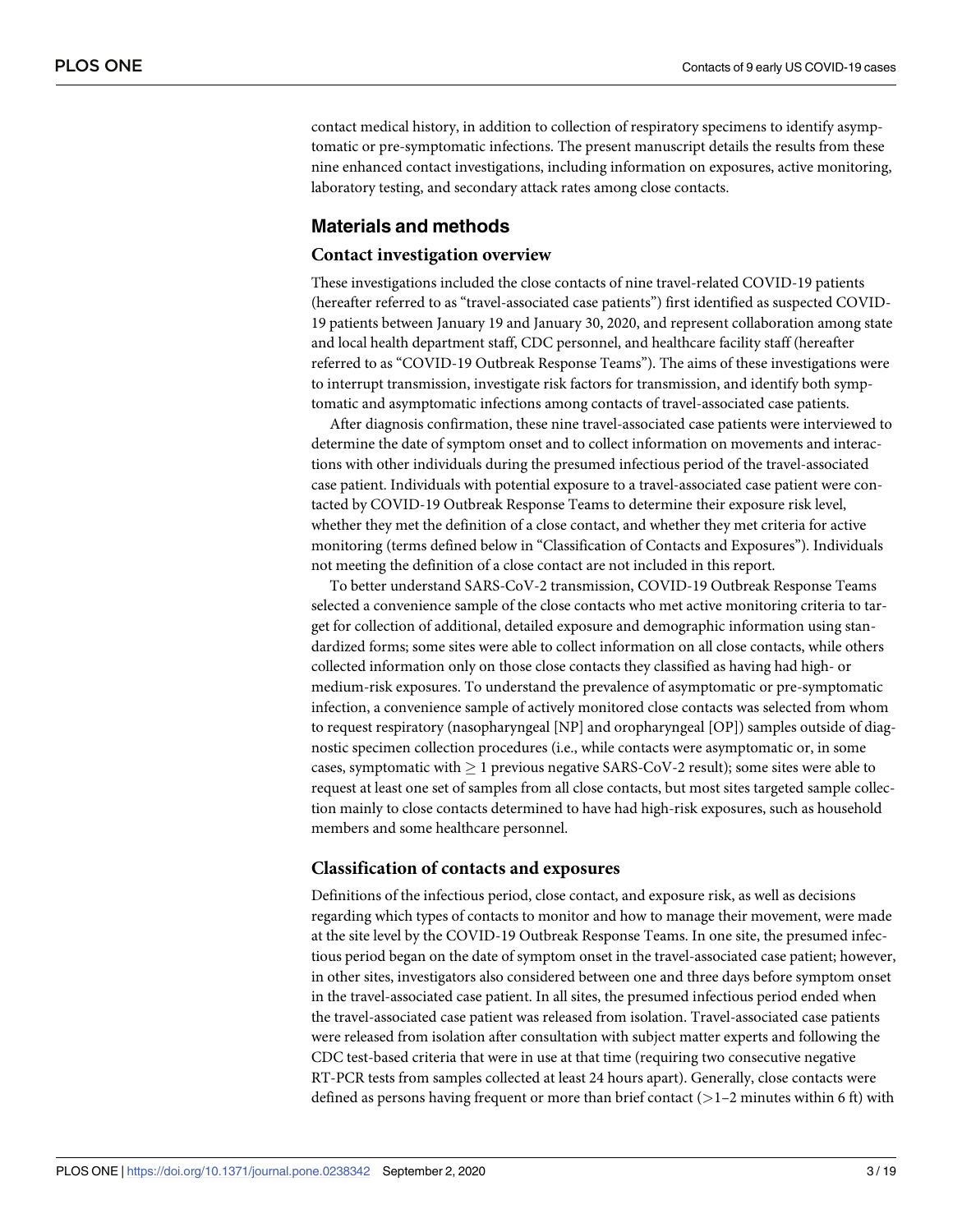<span id="page-3-0"></span>a travel-associated case patient during the travel-associated case patient's presumed infectious period. Most sites also considered persons sharing the same airspace as the travel-associated case patient for more than 10 minutes to be close contacts. For persons whose exposure occurred in the healthcare setting, the definition of close contact also depended on usage of Personal Protective Equipment (PPE) by the exposed person during their interaction with the travel-associated case patient.

Close contacts were grouped by type. Close contacts were classified as "Household contacts" if they were family members or friends of a travel-associated case patient who spent at least one night in the same residence as the travel-associated case patient during the presumed infectious period. Close contacts were classified as "Healthcare Personnel" (HCP) if they were healthcare or public health personnel working in healthcare settings who had the potential for exposure to a travel-associated case patient or to infectious materials from a travel-associated case patient. Close contacts who were defined as neither household contacts nor HCP were classified as "Community Contacts"; this category was broken down into contact occurring in a healthcare setting (e.g., waiting room close contacts) and contact occurring outside a healthcare setting (e.g., coworkers). "Community Contacts" also included flight-related close contacts of travel-associated case patients whose infectious periods included plane travel; these were defined as passengers seated in the same row as the travel-associated case patient, or in the two rows in front of or behind the travel-associated case patient.

For the purposes of analyses of HCP PPE data, "all recommended PPE for airborne and contact precautions" is defined as gloves, gown, eye protection (goggles or a disposable face shield that covers the front and sides of the face), and a Powered Air-Purifying Respirator (PAPR) or N95 filtering facepiece respirator (FFR) with fit-testing in the past year"; "all recommended PPE for droplet and contact precautions" is defined as gloves, gown, eye protection, and a face mask [\[7](#page-16-0)]. Any encounter during which an HCP was wearing any combination of PPE not meeting either of the above definitions was considered to be "less protected."

Risk stratification varied by site, but all sites considered household contacts as well as HCP who provided patient care without all recommended PPE to have had high-risk exposures. Community contacts less frequently met the criteria for having high-risk exposure, given that their interactions with the travel-associated case patient tended to be shorter and less frequent. However, there were some community contacts (including workplace and social contacts) across sites that did meet the high-risk exposure criteria and were treated accordingly.

#### **Data collection**

Close contacts meeting criteria for active monitoring were contacted daily via phone, text message, email, or in person, and were asked to report temperature and any symptoms. Close contacts selected for collection of detailed exposure information were interviewed using forms that were standardized within but not across jurisdictions. Information collected included dates of exposure to the travel-associated case patient; basic demographics; duration and types of exposure (e.g., face-to-face contact, direct physical contact); and, among HCP close contacts, use of PPE and interactions with or procedures performed on travel-associated case patients. Information was entered into standardized forms, spreadsheets, or databases maintained by the COVID-19 Outbreak Response Teams.

Close contacts selected for biological sample collection agreed to provide NP and OP samples for SARS-CoV-2 testing. Samples were collected by trained personnel. Most sites aimed to collect samples from close contacts with high-risk exposures every 2–3 days through 14 days following last exposure to the travel-associated case patient.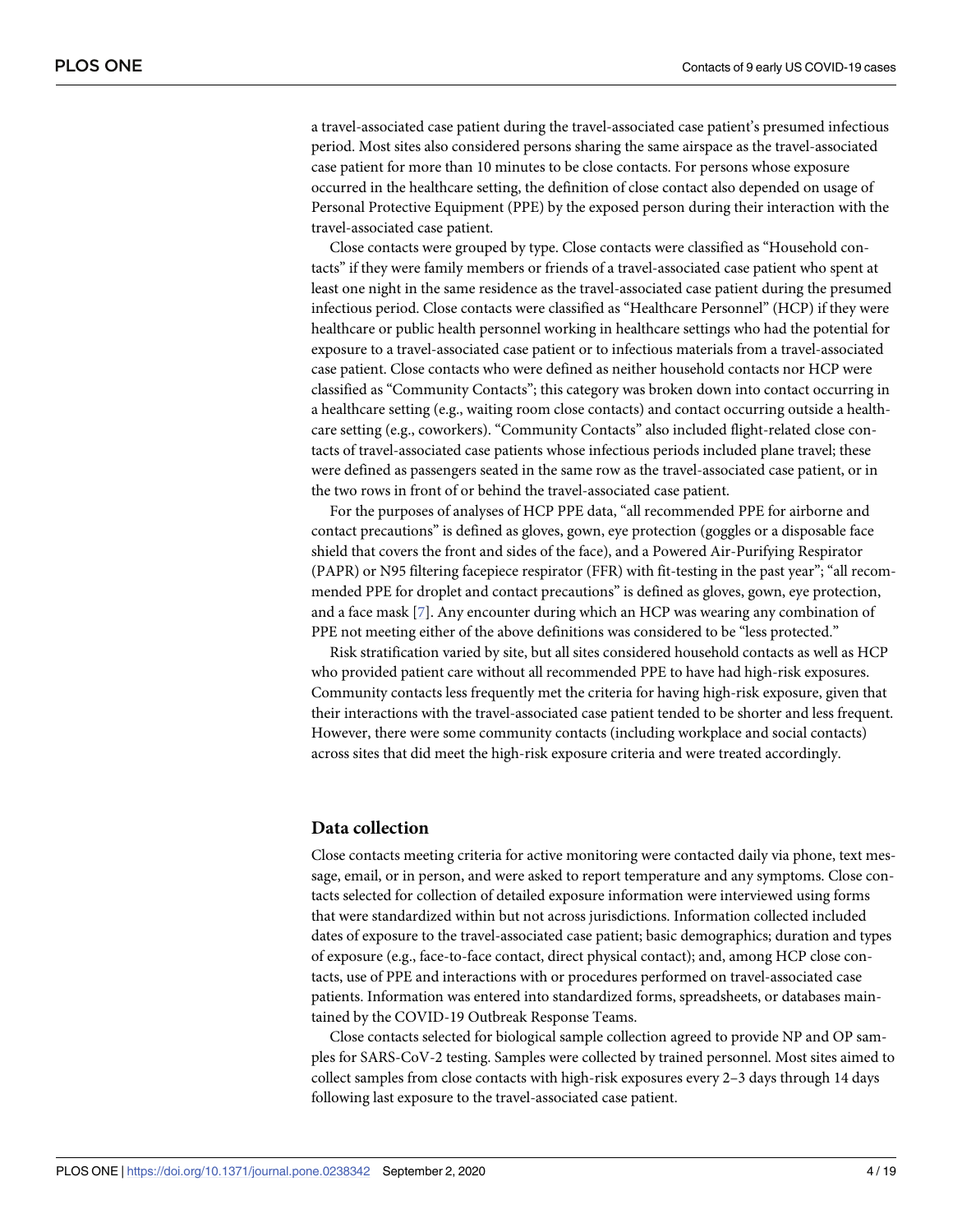#### <span id="page-4-0"></span>**Management of close contacts of COVID-19 travel-associated case patients**

Close contacts living outside the response jurisdictions were forwarded to their respective health jurisdictions for assessment and monitoring. Some flight-related close contacts were forwarded to CDC's Division of Migration and Quarantine for follow-up. Close contacts meeting criteria for active monitoring were monitored through 14 days following their last exposure to a travel-associated case patient. Close contacts not meeting criteria for active monitoring were asked to self-monitor and to contact the local health department if they developed any symptoms. Close contacts who developed new or worsening symptoms that COVID-19 Outbreak Response Teams deemed possibly consistent with COVID-19 (e.g., fever, cough) were considered to be suspect COVID-19 patients and had respiratory samples (and serum samples, when possible) collected and sent for testing at the time that determination was made, regardless of whether previous samples had been collected.

Household contacts of some non-hospitalized travel-associated case patients were quarantined in the same home with their respective travel-associated case patient following the travelassociated case patient's diagnosis; this quarantine lasted through the period of case isolation. This situation is hereafter referred to as "co-habitation during case isolation." To prevent household transmission, the travel-associated case patients were instructed to stay in a separate bedroom, use a separate bathroom if possible, and to wear a face mask if they had to be in the same room as cohabitants [[8](#page-16-0)].

#### **Laboratory methods**

All specimen samples were collected according to CDC guidance then packaged and shipped to CDC [\[9](#page-17-0)]. Specimens were refrigerated at 2–8˚C before shipping on icepacks. CDC performed real-time reverse transcriptase-polymerase chain reaction (rRT-PCR) to detect three separate genetic markers of SARS-CoV-2 in the N1, N2, and N3 regions [[10](#page-17-0)]. Respiratory specimens were considered positive if all three genetic markers were positive by rRT-PCR, negative if all three genetic markers were negative, and inconclusive otherwise.

# **Statistical methods and data management**

Demographic, clinical, exposure, and testing results for contacts are summarized and described. Because the exact information that was collected varied by site, denominators are presented throughout. Collection of respiratory specimens is described by sample type and days since last exposure to the travel-associated case patient. The secondary attack rate by close contact type was calculated as the percent of close contacts with at least one positive SARS-- CoV-2 test result among close contacts for whom  $\geq$  1 set of respiratory samples was tested; 95% confidence intervals were calculated using the Wilson Score interval. Differences in continuous variables were tested by the Mann-Whitney U test given non-parametric distributions.

Data were entered into Access, Excel, or REDCap databases. Data were merged and analyzed using the R Environment for Statistical Computing.

#### **Ethical review**

These activities were reviewed by CDC's Human Research Protection Office and determined to be exempt from human participants' research regulations as the activities involved identification, control or prevention of disease in response to an immediate public health threat. Patient consent was waived.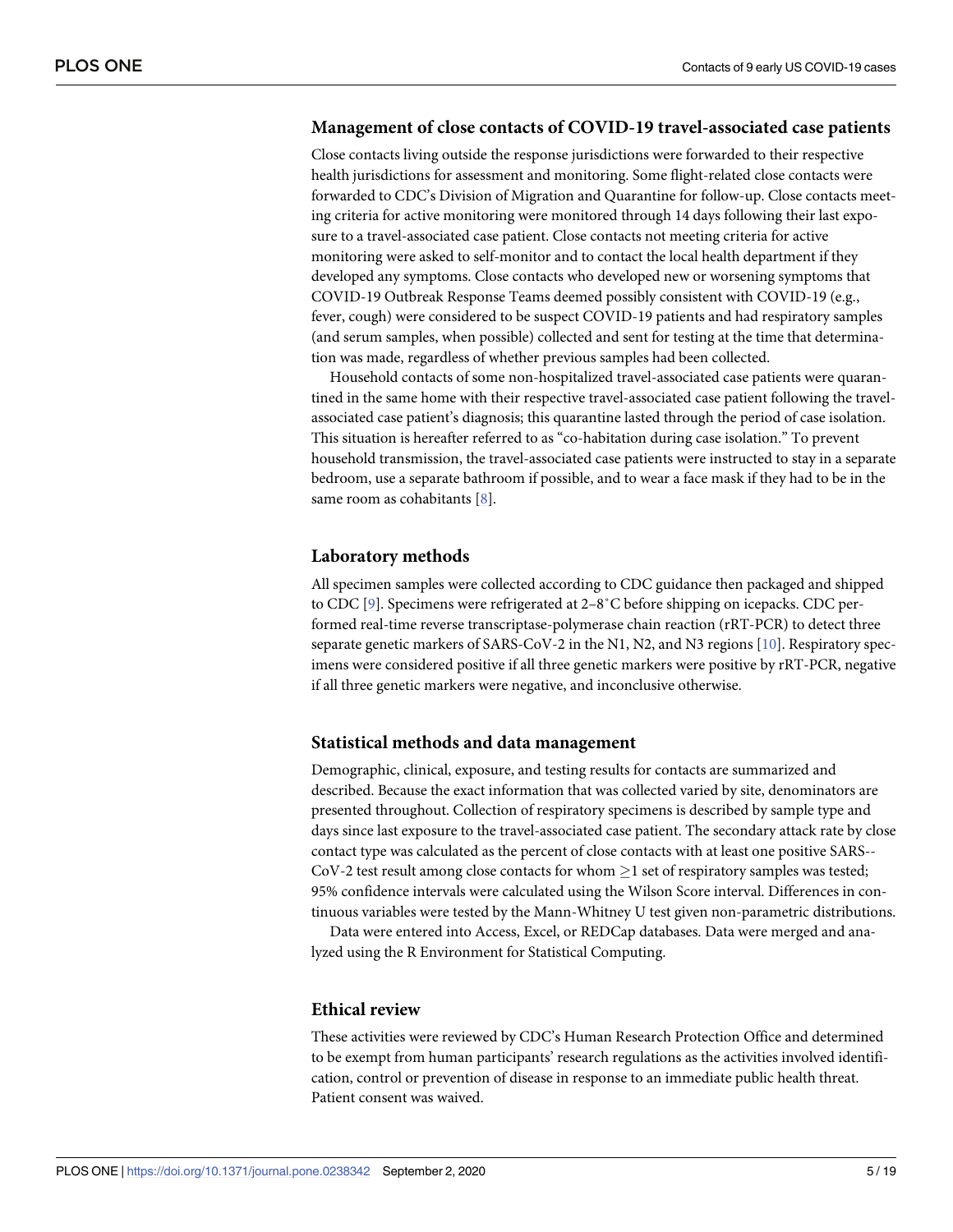# <span id="page-5-0"></span>**Results**

#### **Description of the close contacts**

A total of 553 (range 18 to 222 close contacts per case) individuals were identified as close contacts of the first nine patients with travel-related COVID-19 in the United States (**Fig 1**). Four hundred and four (73%; range: 1 to 206 per confirmed case) met criteria and participated in local active monitoring. Most of the 149 close contacts who did not participate in local active monitoring were determined to have had low-risk exposures that did not require active monitoring. Other close contacts who did not participate in local active monitoring were either unable to be reached or were managed by other jurisdictions.

Among those close contacts actively monitored, 338 (84%) had either limited demographic and exposure type information (hereafter referred to as "at least basic exposure data") or demographic plus detailed exposure information collected; the type and amount of information for different types of close contacts varied by study site depending on their protocol.

Of these 338 close contacts, 15 (4%) were household contacts, 163 (48%) were HCP, 95 (28%) were community contacts exposed in a healthcare setting, and 65 (19%) were community contacts exposed in another setting (**[Table](#page-6-0) 1 and Fig 1**). Among the actively monitored close contacts with demographic information, the majority were female ( $n = 179/283$ ; 63%) and aged 18–44 years (n = 152/251; 61%). Of these 338 close contacts, only nine (3%) were exposed prior to symptom onset in the travel-associated case patient, including seven household members who were also exposed while the travel-associated case patient was symptomatic.

A total of 49 actively monitored close contacts with at least basic exposure data (14%) developed new or worsening respiratory symptoms and had a set of diagnostic respiratory samples



Fig 1. Flow diagram of close contacts identified and included in enhanced contact investigations centered on 9 COVID-19 patients, United States, **January–February 2020.**

<https://doi.org/10.1371/journal.pone.0238342.g001>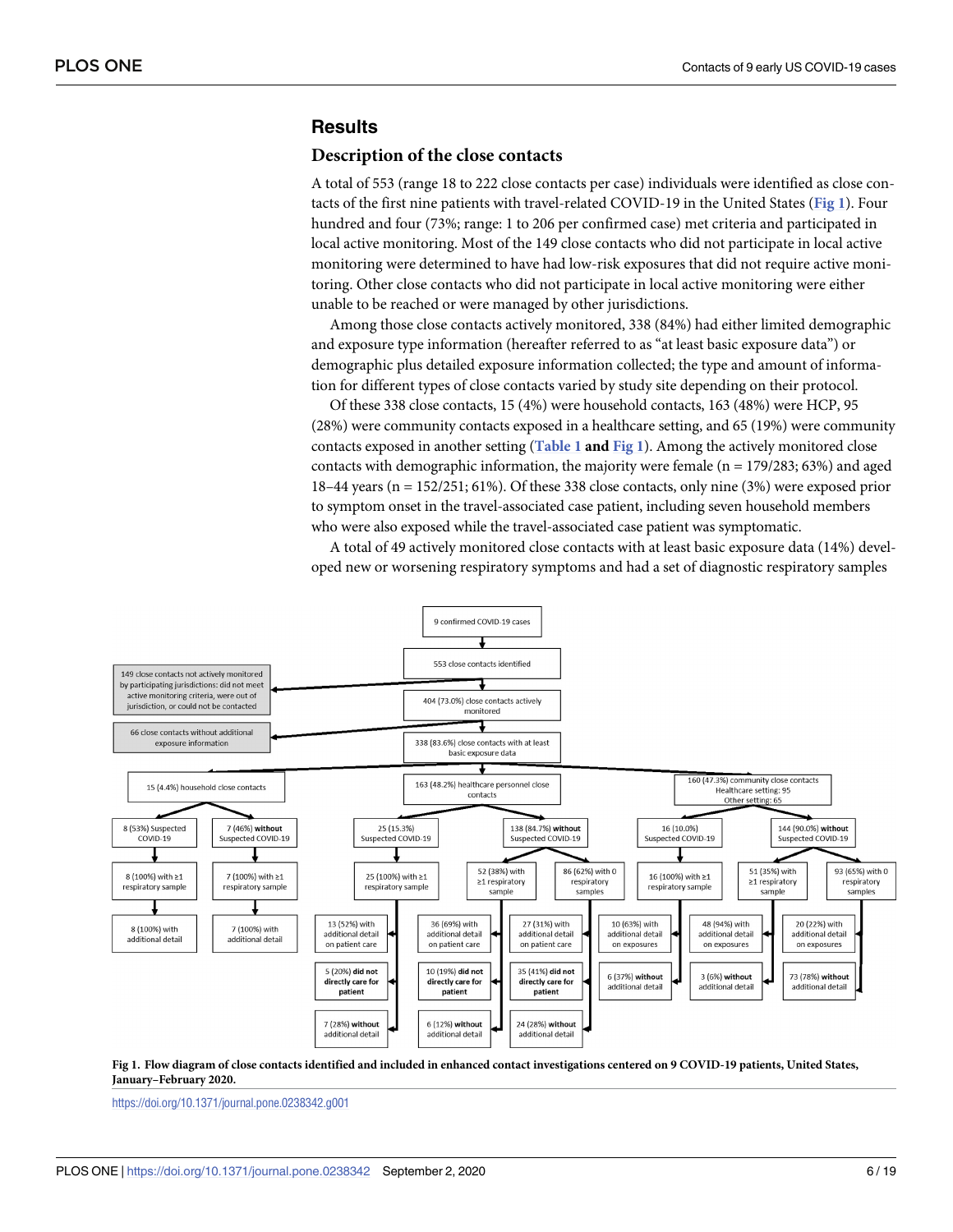|                                          | Household N<br>(%) | Healthcare Personnel* N<br>(%) | <b>Community: Healthcare Setting N</b><br>(%) | <b>Community: Other Setting N</b><br>(% ) |  |  |  |
|------------------------------------------|--------------------|--------------------------------|-----------------------------------------------|-------------------------------------------|--|--|--|
| $\overline{N}$                           | 15                 | 163                            | 95                                            | 65                                        |  |  |  |
| Demographics                             |                    |                                |                                               |                                           |  |  |  |
| Sex                                      |                    |                                |                                               |                                           |  |  |  |
| Female                                   | 6(40.0)            | 106(65.0)                      | 40(42.1)                                      | 27(41.5)                                  |  |  |  |
| Male                                     | 9(60.0)            | 35 (21.5)                      | 28(29.5)                                      |                                           |  |  |  |
| Missing Sex Information                  | 0(0.0)             | 22 (13.5)                      | 27(28.4)                                      | 6(9.2)                                    |  |  |  |
| Age Category                             |                    |                                |                                               |                                           |  |  |  |
| $<$ 10 years                             | 1(6.7)             | 0(0.0)                         | 6(6.3)                                        | 0(0.0)                                    |  |  |  |
| $10-17$ years                            | 1(6.7)             | 0(0.0)                         | 4(4.2)                                        | 0(0.0)                                    |  |  |  |
| $18-44$ years                            | 7(46.7)            | 101(62.0)                      | 24(25.3)                                      | 20(30.8)                                  |  |  |  |
| $45-64$ years                            | 5(33.3)            | 40 (24.5)                      | 16(16.8)                                      | 12(18.5)                                  |  |  |  |
| $65+ years$                              | 1(6.7)             | 2(1.2)                         | 10(10.5)                                      | 1(1.5)                                    |  |  |  |
| Missing Age Information                  | 0(0.0)             | 20 (12.3)                      | 35(36.8)                                      | 32 (49.2)                                 |  |  |  |
| Race / Ethnicity                         |                    |                                |                                               |                                           |  |  |  |
| White, Non-Hispanic                      | 0(0.0)             | 68 (41.7)                      | 22(23.2)                                      | 9(13.8)                                   |  |  |  |
| Black, Non-Hispanic                      | 0(0.0)             | 4(2.5)                         | 0(0.0)                                        | 0(0.0)                                    |  |  |  |
| Hispanic / Latino                        | 0(0.0)             | 33 (20.2)                      | 12(12.6)                                      | 0(0.0)                                    |  |  |  |
| Asian                                    | 7(46.7)            | 39 (23.9)                      | 8(8.4)                                        | 13(20.0)                                  |  |  |  |
| Other                                    | 0(0.0)             | 2(1.2)                         | 0(0.0)                                        | 0(0.0)                                    |  |  |  |
| Missing Race / Ethnicity Information     | 8(53.3)            | 17(10.4)                       | 53 (55.8)                                     | 43 (66.2)                                 |  |  |  |
| <b>Medical History</b>                   |                    |                                |                                               |                                           |  |  |  |
| <b>Smoking History</b>                   |                    |                                |                                               |                                           |  |  |  |
| Current                                  | 3(20.0)            | 2(1.2)                         | 2(2.1)                                        | 2(3.1)                                    |  |  |  |
| Former                                   | 0(0.0)             | 10(6.1)                        | 4(4.2)                                        | 3(4.6)                                    |  |  |  |
| Never                                    | 4(26.7)            | 22 (13.5)                      | 15(15.8)                                      | 25 (38.5)                                 |  |  |  |
| Missing Smoking Information              | 8(53.3)            | 129(79.1)                      | 74 (77.9)                                     | 35 (53.8)                                 |  |  |  |
| Cardiovascular Disease                   |                    |                                |                                               |                                           |  |  |  |
| No History                               | 4(26.7)            | 33 (20.2)                      | 13(13.7)                                      | 29 (44.6)                                 |  |  |  |
| Yes                                      | 1(6.7)             | 3(1.8)                         | 9(9.5)                                        | 3(4.6)                                    |  |  |  |
| Missing Information                      | 10(66.7)           | 127(77.9)                      | 73 (76.8)                                     | 33 (50.8)                                 |  |  |  |
| Chronic Lung Disease                     |                    |                                |                                               |                                           |  |  |  |
| No History                               | 5(33.3)            | 32 (19.6)                      | 17(17.9)                                      | 28(43.1)                                  |  |  |  |
| Yes                                      | 1(6.7)             | 4(2.5)                         | 5(5.3)                                        | 5(7.7)                                    |  |  |  |
| Missing Information                      | 9(60.0)            | 127(77.9)                      | 73 (76.8)                                     | 32 (49.2)                                 |  |  |  |
| Immunosuppressive Condition or Therapy** |                    |                                |                                               |                                           |  |  |  |
| No History                               | 6(40.0)            | 39 (23.9)                      | 25(26.3)                                      | 33 (50.8)                                 |  |  |  |
| Yes                                      | 0(0.0)             | 1(0.6)                         | 1(1.1)                                        | 0(0.0)                                    |  |  |  |
| Missing Information                      | 9(60.0)            | 123(75.5)                      | 69 (72.6)                                     | 32 (49.2)                                 |  |  |  |
| Diabetes Mellitus                        |                    |                                |                                               |                                           |  |  |  |
| No History                               | 6(40.0)            | 29(17.8)                       | 18 (18.9)                                     | 30(46.2)                                  |  |  |  |
| $Yes^{\dagger}$                          | 0(0.0)             | 0(0.0)                         | 4(4.2)                                        | 1(1.5)                                    |  |  |  |
| Missing Information                      | 9(60.0)            | 134 (82.2)                     | 73 (76.8)                                     | 34 (52.3)                                 |  |  |  |
| <b>Exposure Setting</b>                  |                    |                                |                                               |                                           |  |  |  |
| Private Home                             | 15(100.0)          | 2(1.2)                         | 0(0.0)                                        | 1(1.5)                                    |  |  |  |
| Healthcare                               | 0(0.0)             | 161 (98.8)                     | 95 (100.0)                                    | 0(0.0)                                    |  |  |  |
| Workplace (non-Healthcare)               | 0(0.0)             | 0(0.0)                         | 0(0.0)                                        | 25(38.5)                                  |  |  |  |

<span id="page-6-0"></span>[Table](#page-5-0) 1. Demographic, clinical, exposure, and investigation characteristics among actively monitored close contacts with at least basic data on exposures to 9 con**firmed COVID-19 patients, United States, January–February 2020.**

(*Continued*)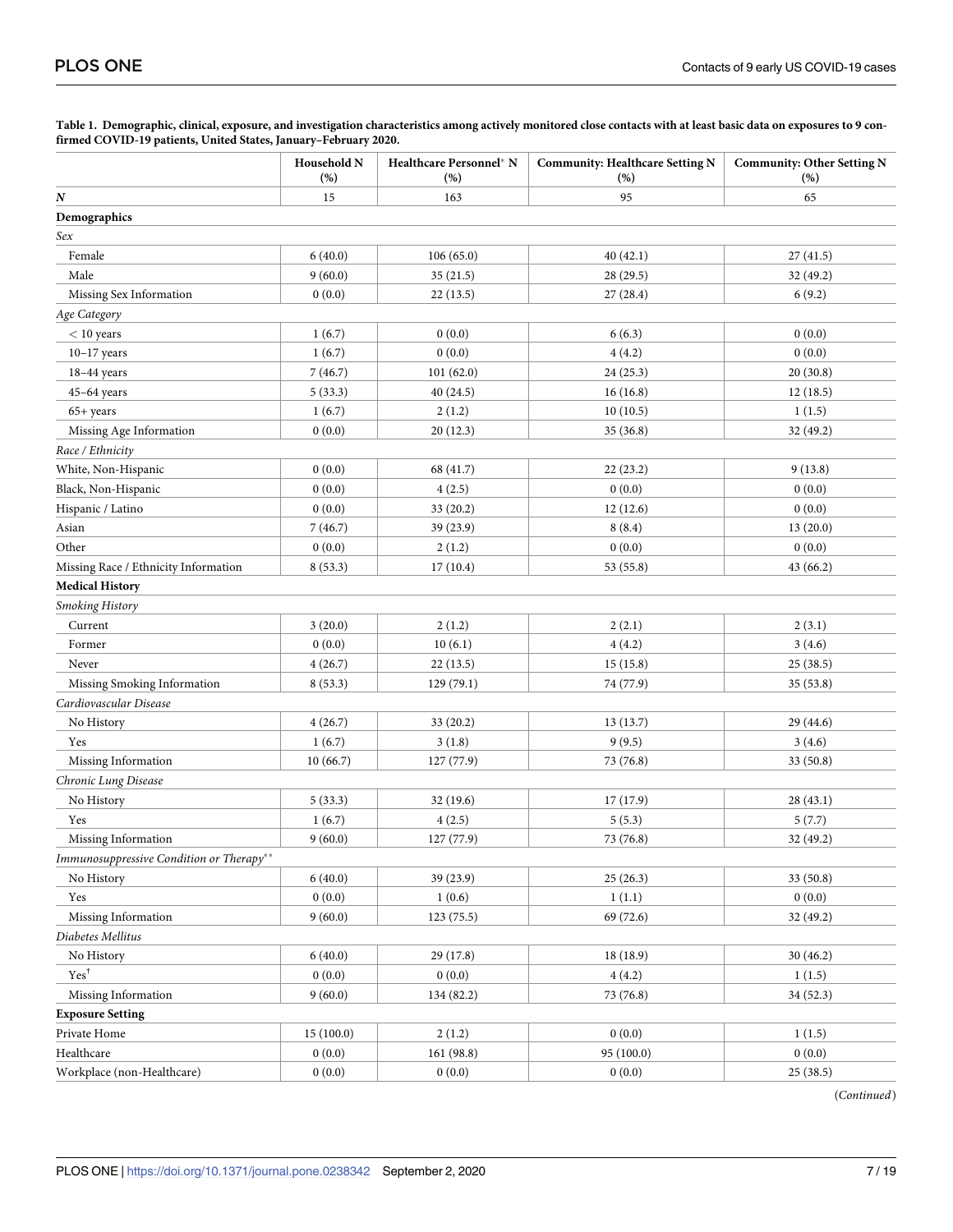|                                                               | <b>Household N</b><br>(%) | <b>Healthcare Personnel* N</b><br>(%) | <b>Community: Healthcare Setting N</b><br>(%) | <b>Community: Other Setting N</b><br>(%) |  |
|---------------------------------------------------------------|---------------------------|---------------------------------------|-----------------------------------------------|------------------------------------------|--|
| Transit / Transit Hub                                         | 0(0.0)                    | 0(0.0)                                | 0(0.0)                                        | 37(56.9)                                 |  |
| Other                                                         | 0(0.0)                    | 0(0.0)                                | 0(0.0)                                        | 2(3.1)                                   |  |
| <b>Exposure Timeframe</b>                                     |                           |                                       |                                               |                                          |  |
| First exposed prior to symptom onset                          | 7(46.7)                   | 0(0.0)                                | 0(0.0)                                        | 2(3.1)                                   |  |
| First exposed on or after date of symptom<br>onset            | 8(53.3)                   | 0(0.0)<br>0(0.0)                      |                                               | 63 (96.9)                                |  |
| <b>Investigation Procedures</b>                               |                           |                                       |                                               |                                          |  |
| Development of New or Worsening Symptoms (Suspected COVID-19) |                           |                                       |                                               |                                          |  |
| No                                                            | 7(46.7)                   | 138 (84.7)                            | 87 (91.6)                                     | 57 (87.7)                                |  |
| Yes                                                           | 8(53.3)                   | 25(15.3)                              | 8(8.4)                                        | 8(12.3)                                  |  |
| Respiratory Sample Collection                                 |                           |                                       |                                               |                                          |  |
| No samples                                                    | 0(0.0)                    | 86 (52.8)                             | 72 (75.8)                                     | 21(32.3)                                 |  |
| At least one set of samples                                   | 15(100.0)                 | 77 (47.2)                             | 23(24.2)                                      | 44 (67.7)                                |  |
| More than one set of samples                                  | 15(100.0)                 | 13(8.0)                               | 3(3.2)                                        | 7(10.8)                                  |  |
|                                                               |                           |                                       |                                               |                                          |  |

#### <span id="page-7-0"></span>**Table 1.** (Continued)

�Includes healthcare or public health professionals providing patient care or directly interacting with a COVID-19 patient in healthcare setting; cleaning personnel who potentially had contact with bodily fluids of a COVID-19 patient in a healthcare setting; and laboratory personnel who processed samples without recommended PPE. \*\*Contacts were asked about any non-cancer immunosuppressive conditions or therapies (e.g., therapy for autoimmune conditions such as rheumatoid arthritis), as well as about whether cancer chemotherapy had been received within the last 12 months.

† All persons reporting a history of diabetes specified type 2 diabetes.

<https://doi.org/10.1371/journal.pone.0238342.t001>

collected; 19 of these 49 (39%) had additional respiratory samples taken as part of enhanced contact investigations or case follow-up. There were 289 (86%) actively monitored close contacts with at least basic exposure data who remained without new or worsening symptoms, of whom 110 (38%) had at least one set of respiratory samples collected and 19 had more than one set of respiratory samples collected (**[Fig](#page-5-0) 1**). A histogram of samples collected by type, contact category, and days since last exposure is shown in **[S1](#page-14-0) and [S2](#page-14-0) Figs**.

#### **Findings by contact type**

**Household contacts.** The nine travel-related travel-associated case patients had a total of 15 household contacts, of whom all were actively monitored. Two household contacts, both spouses of travel-associated case patients, became symptomatic and tested positive for SARS-- CoV-2 (**[Table](#page-8-0) 2**). All others repeatedly tested negative. The secondary attack rate among all household members of travel-associated case patients was 13% (95% CI: 4–38%). The secondary attack rate among significant others of travel-associated case patients was 25% (95% CI: 7–59%). Travel-associated case patients who transmitted SARS-CoV-2 to their household contacts had an older average age (mean age 60 vs. 45 years;  $p = 0.07$ ), and both were hospitalized for clinical management (as compared to 3 of the 7 travel-associated case patients who did not transmit to their household contacts;  $p = 0.6$ ).

There were two couples ("A" and "B") in which secondary transmission occurred (i.e., transmission of SARS-CoV-2 from the travel-associated case patient to their spouse); neither spouse shared a travel history with their respective travel-associated case patient. In couple A, the travel-associated case patient developed symptoms one day after returning from travel and enrolled in active monitoring with the local health department; the spouse, who had no reported comorbidities, developed symptoms three days after the travel-associated case patient's symptom onset. Couple A reported the use of some isolation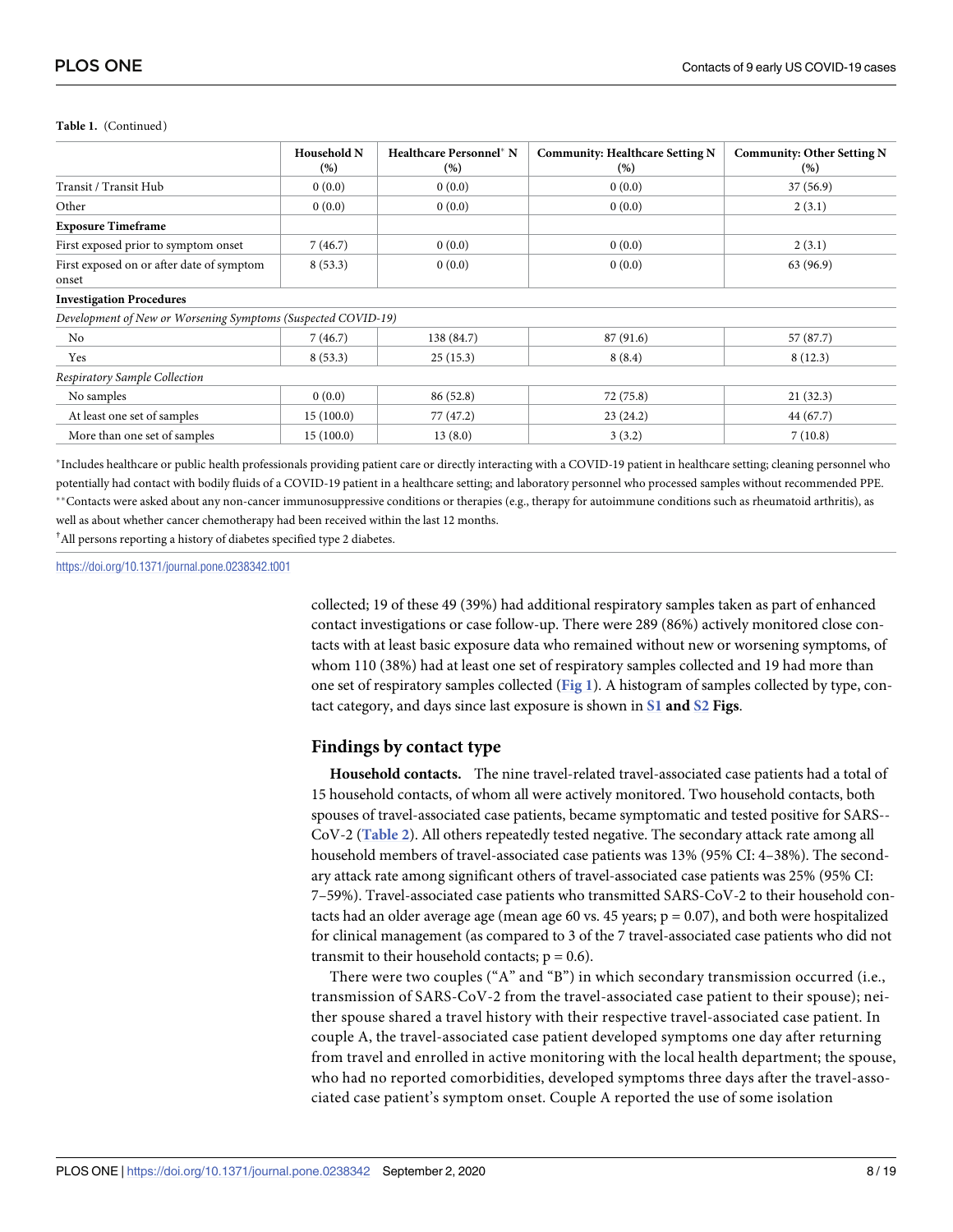|                                                                                    | N(%)          | Any respiratory sample N<br>(row %) | $>1$ respiratory sample N<br>(row %) | Secondary cases detected N<br>(row %) |
|------------------------------------------------------------------------------------|---------------|-------------------------------------|--------------------------------------|---------------------------------------|
| Overall                                                                            | 15<br>(100.0) | 15(100.0)                           | 15(100.0)                            | 2(13.3)                               |
| Relationship                                                                       |               |                                     |                                      |                                       |
| Significant Other                                                                  | 8(53.3)       | 8(100.0)                            | 8(100.0)                             | 2(25.0)                               |
| Other Household Member                                                             | 7(46.7)       | 7(100.0)                            | 7(100.0)                             | 0(0.0)                                |
| Exposure to Travel-Acquired COVID-19 Patient Following Diagnosis*                  |               |                                     |                                      |                                       |
| Co-habiting with Case Patient During Case Isolation**                              | 5(35.7)       | 5(100.0)                            | 5(100.0)                             | 0(0.0)                                |
| Isolated from Patient Following Diagnosis <sup>†</sup>                             | 9(64.3)       | 9(100.0)                            | 9(100.0)                             | 1(11.1)                               |
| $<$ 12 hours of exposure to the travel-associated case<br>patient before isolation | 2(22.2)       | 2(100.0)                            | 2(100.0)                             | 0(0.0)                                |
| 1–3 days of exposure to the travel-associated case patient<br>before isolation     | 5(55.6)       | 5(100.0)                            | 5(100.0)                             | 0(0.0)                                |
| $>$ 3 days of exposure to the travel-associated case patient<br>before isolation   | 2(22.2)       | 2(100.0)                            | 2(100.0)                             | 1(50.0)                               |

#### <span id="page-8-0"></span>[Table](#page-7-0) 2. Description of household contacts of confirmed travel-acquired COVID-19 case patients (N = 15), United States, January-February 2020.

�Does not include 1 household member who was concurrently diagnosed following co-isolation with their spouse, who was a suspected case.

\*\*These persons inhabited the same house as the travel-related COVID-19 patient throughout the period of case isolation, but were instructed to have the case patient stay in a separate bedroom and use a separate bathroom if possible, and to have the case patient wear a face mask if they could not avoid being in the same room. † These persons maintained separate living quarters from the travel-associated case patient throughout the period of case isolation.

<https://doi.org/10.1371/journal.pone.0238342.t002>

precautions during the period of exposure: the travel-associated case patient wore a face mask and used a separate bedroom and bathroom even prior to developing symptoms, although the couple did share a meal and spent extended time in the car together. Both persons in Couple A were diagnosed with COVID-19 at the same time and were instructed to co-isolate at home until released by public health officials; however, eight days after symptom onset in the travel-associated case patient, couple A had to be hospitalized due to worsening conditions in both patients. In couple B, as in couple A, the travel-associated case patient's symptoms began the day after returning from travel. Six days after symptom onset, the travel-associated case patient was hospitalized; the next day, the travel-associated case patient was identified as having suspect COVID-19, and the spouse entered active monitoring. Symptom onset in the couple B spouse could not be precisely determined, as this person has underlying conditions, but could have been as early as three days after the travel-associated case patient's symptom onset. Couple B did not report any isolation precautions prior to the diagnosis of the travel-associated case patient (which occurred 8 days after symptom onset) and had frequent unmasked face-to-face and direct contact. In both couples, the spouse tested positive in the first respiratory samples collected.

In general, the length of exposure to the travel-associated case patient was lower among the 13 household contacts who did not develop COVID-19. Among these 13, eight (including 3 significant others) were completely separated from the travel-associated case patient once the patient was diagnosed and isolated; these persons maintained separate living space throughout the period of case isolation. Two (25%) had *<*12 hours of exposure to the symptomatic travelassociated case patient before isolation, five (63%) had 1–3 days of household exposure to the symptomatic travel-associated case patient before isolation, and one (13%) had eight days of household exposure to the symptomatic travel-associated case patient before isolation. Among these eight, three household members of two travel-associated case patients shared a travel history with the travel-associated case patient. All eight household members who were separated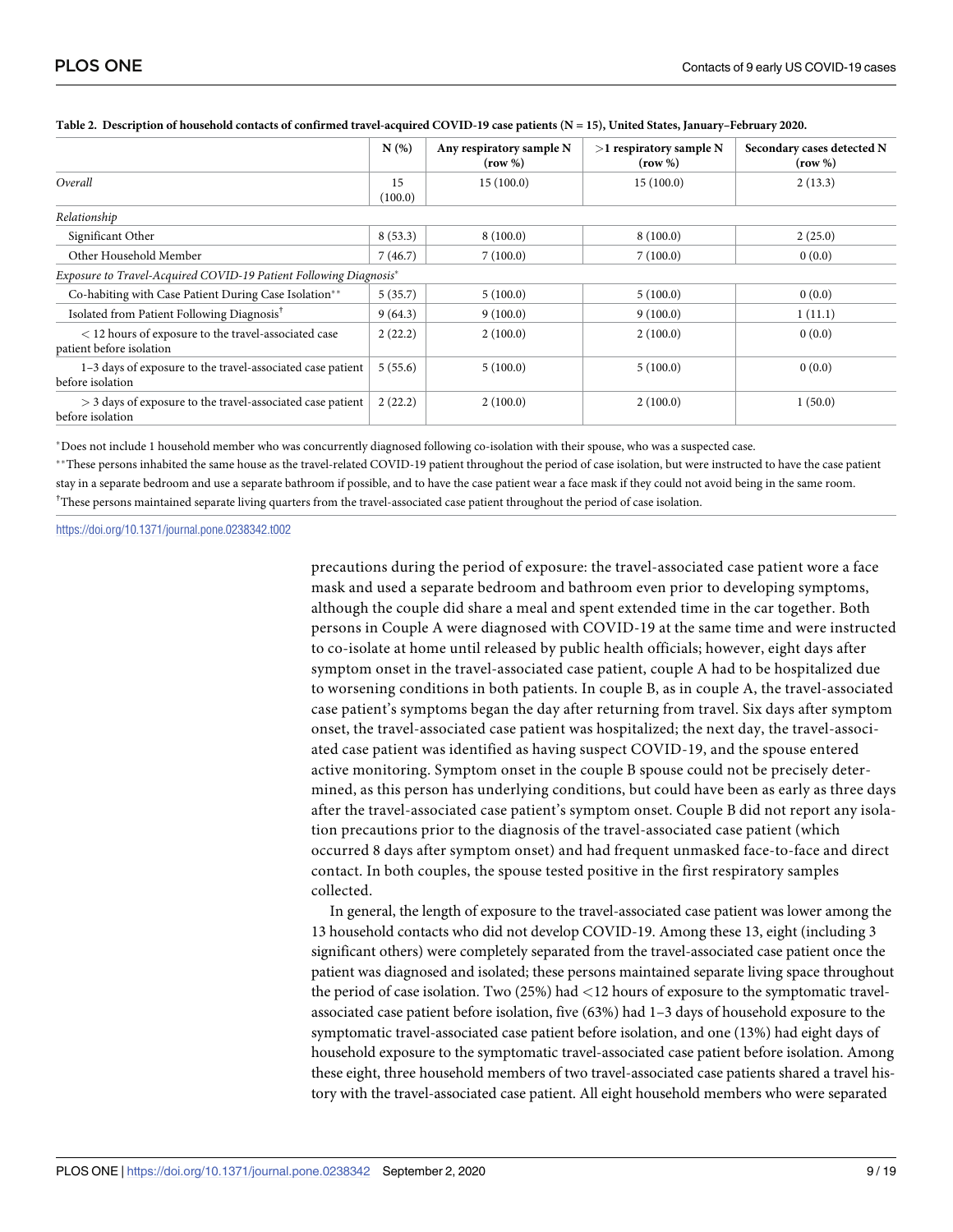<span id="page-9-0"></span>from the travel-associated case patients following diagnosis had serial specimens collected (median: 6.5 sets; range: 3–7), and all persistently tested negative; the date of last specimen collection ranged from five to 14 days following last exposure. Five household members (including 4 significant others) across four households co-habited with the travel-associated case patient during the period of case isolation; none shared a travel history with the travel-associated case patient. None of these travel-associated case patients were hospitalized at any time. When following up with these four co-habiting households via phone and in-person visits, the COVID-19 Outbreak Response Teams noted moderate to very high adherence to recommended home isolation procedures: in two out of four households, the travel-associated case patient was able to use a separate bathroom, and in only one of four households did the COVID-19 Outbreak Response Team ever directly observe or learn of the travel-associated case patient spending time in the same room as their household member(s). All five household members undergoing co-habitation had multiple respiratory samples collected for testing (median: 5 sets; range: 3–7) and remained SARS-CoV-2-negative throughout the period of cohabitation, with the last samples collected within seven days of the end of case isolation or the end of co-habitation. These samples are shown in **S3 [Fig](#page-14-0)**.

**Healthcare Personnel (HCP).** The nine travel-related travel-associated case patients made a total of 16 visits to healthcare facilities (3 outpatient clinics, one urgent care clinic, 12 hospital visits), resulting in 163 HCP contacts who met criteria for active monitoring. There were 126 HCP (77%) for whom data were available to describe patient contact and PPE usage in more detail. Among 49 HCP who provided care to or came into contact with the infectious fluids of travel-associated case patients and who had at least one set of respiratory samples collected and tested for SARS-CoV-2, the secondary attack rate was 0% (95% CI: 0–7%).

Two HCP (*<*1%) reported performing a possibly aerosol-generating procedure on a travelassociated case patient (nebulizer therapy: 1; spirometry: 1); both reported using all recommended PPE during the procedure. Laboratory personnel reported using recommended PPE when processing samples from travel-associated case patients.

Fourteen HCP (11%) reported collecting diagnostic respiratory specimens, of whom six (43%) reported always using all recommended PPE for airborne and contact precautions, one (7%) reported always using all recommended PPE for droplet and contact precautions, and seven (50%) reported using less PPE than recommended on at least one occasion (i.e., PPE meeting neither airborne/contact nor droplet/contact precautions; **[Table](#page-10-0) 3**). Among the seven HCP using less PPE than recommended, five reported the details of their PPE use: all five wore gloves, one wore a gown, one wore eye protection, and one wore only a face mask; one wore an ill-fitting N95 FFR. All occasions during which "less-protected" HCP collected respiratory specimens from a travel-associated case patient were at the travel-associated case patient's first presentation to care—before COVID-19 was confirmed.

There were 76 (60%) HCP who reported providing patient care, touching the patient, or coming into contact with the patient's infectious fluids (**[Table](#page-10-0) 3**). Of these 76 HCP, 33 (43%) reported always using all recommended PPE for airborne and contact precautions, two (3%) reported always using all recommended PPE for droplet and contact precautions, and 41 (54%) reported using less PPE than recommended on at least one occasion. Among HCP using less PPE than recommended, 38 described PPE usage in detail. Eye protection was most frequently missing (34; 90%), followed by gown (28; 74%), and less commonly FFR or mask (13; 33%). All but three of these less-protected encounters occurred before COVID-19 was suspected in the travel-associated case patient. During all but seven of these less-protected encounters, the patient wore a mask for source control and removed it only for specimen collection and temperature measurement.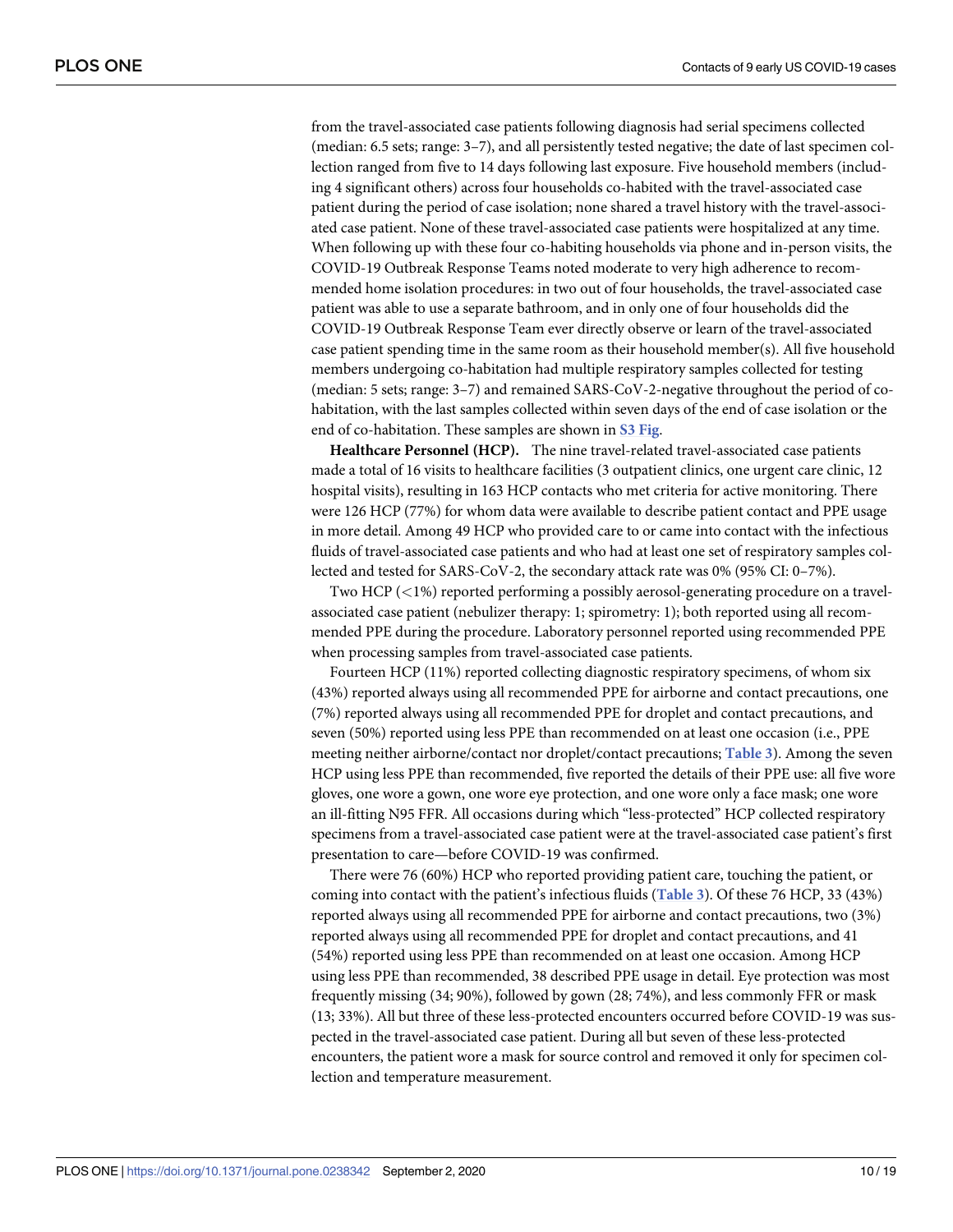|                                                                                                               | N(%)      | Any respiratory sample N (row %) <sup>a</sup> | >1 respiratory sample N (row %) <sup>a</sup> |  |
|---------------------------------------------------------------------------------------------------------------|-----------|-----------------------------------------------|----------------------------------------------|--|
| Collected Diagnostic Respiratory Specimens ( $N = 14$ )                                                       |           |                                               |                                              |  |
| PPE Category                                                                                                  |           |                                               |                                              |  |
| Airborne & Contact Precautions*                                                                               | 6(42.9)   | 2(33.3)                                       | 0(0.0)                                       |  |
| Droplet & Contact Precautions**                                                                               | 1(7.1)    | 1(100.0)                                      | 1(100.0)                                     |  |
| Did Not Meet Above PPE Definitions                                                                            | 7(50.0)   | 5(71.4)                                       | 4(57.1)                                      |  |
| Description of Missing PPE ( $N = 5$ )                                                                        |           |                                               |                                              |  |
| No Gloves                                                                                                     | 0(0.0)    | N/A                                           | N/A                                          |  |
| No Gown                                                                                                       | 4(80.0)   | 2(50.0)                                       | 1(25.0)                                      |  |
| No Eye Protection                                                                                             | 4(80.0)   | 2(50.0)                                       | 1(25.0)                                      |  |
| Respirator without Recent Fit Test                                                                            | 1(20.0)   | 1(100.0)                                      | 1(100.0)                                     |  |
| Face Mask Only                                                                                                | 4(80.0)   | 2(50.0)                                       | 1(25.0)                                      |  |
| No Mask or Respirator                                                                                         | 0(0.0)    | N/A                                           | N/A                                          |  |
| Provided Patient Care, Interacted with Patient, or Made Potential Contact with Infectious Fluids ( $N = 76$ ) |           |                                               |                                              |  |
| PPE Category                                                                                                  |           |                                               |                                              |  |
| Airborne & Contact Precautions*                                                                               | 33 (43.4) | 17(51.5)                                      | 0(0.0)                                       |  |
| Droplet & Contact Precautions**                                                                               | 2(2.6)    | 0(0.0)                                        | 0(0.0)                                       |  |
| Did Not Meet Above PPE Definitions                                                                            | 41 (53.9) | 32(78.0)                                      | 12(29.3)                                     |  |
| Description of Missing PPE ( $N = 38$ )                                                                       |           |                                               |                                              |  |
| No Gloves                                                                                                     | 9(23.1)   | 8(88.9)                                       | 4(44.4)                                      |  |
| No Gown                                                                                                       | 28 (73.7) | 21(75.0)                                      | 6(21.4)                                      |  |
| No Eye Protection                                                                                             | 34 (89.5) | 26(76.5)                                      | 7(20.6)                                      |  |
| Respirator without Recent Fit Test                                                                            | 2(5.4)    | 1(50.0)                                       | 1(50.0)                                      |  |
| Face Mask Only                                                                                                | 12(30.8)  | 8(66.7)                                       | 1(8.3)                                       |  |
| No Mask or Respirator                                                                                         | 13(33.3)  | 10(76.9)                                      | 3(23.1)                                      |  |

<span id="page-10-0"></span>[Table](#page-9-0) 3. Exposures and respiratory sample collection among actively monitored healthcare personnel providing additional information on exposures and use of Personal Protective Equipment (PPE) during interactions with 9 COVID-19 patients (N = 76), United States, January-February 2020.

Abbreviations: N/A–not applicable; PPE–Personal Protective Equipment.

**a** All respiratory samples tested negative for SARS-CoV-2.

�Defined as PAPR or N95 with fit test within last year, face shield / goggles, gloves, and gown.

��Defined as face mask, face shield / goggles, gloves, gown.

<https://doi.org/10.1371/journal.pone.0238342.t003>

**Community contacts.** There were 78 community contacts (24 exposed in a healthcare setting and 54 exposed in another setting) for whom information was sufficiently detailed to classify at least one specific type of exposure (**[Table](#page-11-0) 4**). The secondary attack rate for community contacts of travel-associated case patients was 0% (95% CI: 0–6%) among the 58 contacts with some detailed exposure information and at least one set of respiratory samples tested.

For community contacts exposed in the healthcare setting, some exposure information was missing as the patient was not always identified to these persons. Out of 19 who provided information, only one (5%) recalled having face-to-face contact with the travel-associated case patient. As compared to community contacts in the healthcare setting, community contacts exposed outside the healthcare setting had more interaction with the travel-associated case patient, and included 17 airport quarantine station screeners, 17 workplace contacts, 13 flight contacts, four rideshare drivers, and three friends. Of those with data, many reported having face-to-face contact (27/35; 77%) with the travel-associated case patient or spending time within 6 feet of the patient (34/38; 90%), and nearly all (43/45; 96%) could remember being in the same room as the travel-associated case patient. Fewer (8/28; 29%) reported being within 6 feet of the patient while the patient was coughing.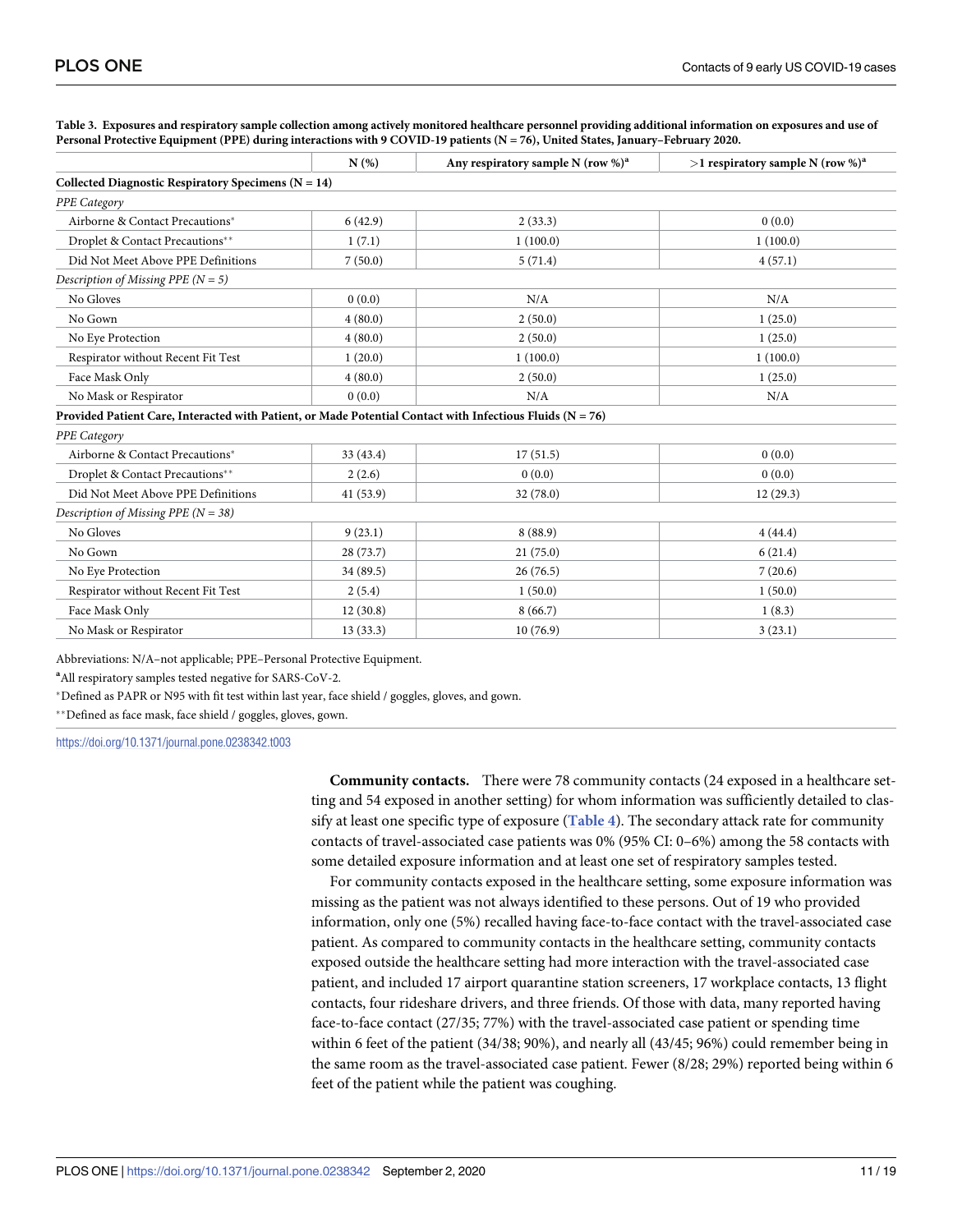|                                       | <b>Healthcare Setting</b> |                                                          |                                      | <b>Other Setting</b> |                                                     |                                           |  |
|---------------------------------------|---------------------------|----------------------------------------------------------|--------------------------------------|----------------------|-----------------------------------------------------|-------------------------------------------|--|
|                                       | N(%)                      | Any respiratory sample N<br>(row %)                      | $>1$ respiratory sample N<br>(row %) | N(%)                 | Any respiratory sample N<br>$(row %)$ <sup>**</sup> | $>1$ respiratory sample N<br>$(row %)$ ** |  |
| Face to Face Contact with Patient     |                           |                                                          |                                      |                      |                                                     |                                           |  |
| No                                    | 18 (94.7)                 | 12(66.7)                                                 | 1(5.6)                               | 8(22.9)              | 6(75.0)                                             | 0(0.0)                                    |  |
| Yes                                   | 1(5.3)                    | 0(0.0)                                                   | 0(0.0)                               | 27<br>(77.1)         | 20(74.1)                                            | 4(14.8)                                   |  |
| $<$ 15 minutes                        | N/A                       | N/A                                                      | N/A                                  | 11<br>(61.1)         | 10(100.0)                                           | 1(10.0)                                   |  |
| $>$ 15 minutes                        | N/A                       | $\rm N/A$                                                | $\rm N/A$                            | 7(38.9)              | 6(85.7)                                             | 2(28.6)                                   |  |
| Direct Physical Contact with Patient  |                           |                                                          |                                      |                      |                                                     |                                           |  |
| No                                    | 21<br>(100.0)             | 14(66.7)                                                 | 2(9.5)                               | 26<br>(68.4)         | 22(84.6)                                            | 4(15.4)                                   |  |
| Yes                                   | 0(0.0)                    | N/A                                                      | N/A                                  | 12<br>(31.6)         | 7(58.3)                                             | 0(0.0)                                    |  |
| Was within 6 ft of Patient            |                           |                                                          |                                      |                      |                                                     |                                           |  |
| No                                    | 7(70.0)                   | 6(85.7)                                                  | 1(14.3)                              | 4(10.5)              | 4(100.0)                                            | 0(0.0)                                    |  |
| Yes                                   | 3(30.0)                   | 2(66.7)                                                  | 1(33.3)                              | 34<br>(89.5)         | 31(91.2)                                            | 5(14.7)                                   |  |
| $<$ 15 minutes                        | 3(100.0)                  | 2(66.7)                                                  | 1(33.3)                              | 11<br>(57.9)         | 9(81.8)                                             | 1(9.1)                                    |  |
| $>$ 15 minutes                        | 0(0.0)                    | N/A                                                      | N/A                                  | 8(42.1)              | 8(100.0)                                            | 3(37.5)                                   |  |
| Was within 6 ft while Patient Coughed |                           |                                                          |                                      |                      |                                                     |                                           |  |
| No                                    | 11<br>(100.0)             | 10(90.9)                                                 | 2(18.2)                              | 20<br>(71.4)         | 18(90.0)                                            | 3(15.0)                                   |  |
| Yes                                   | 0(0.0)                    | N/A                                                      | N/A                                  | 8(28.6)              | 6(75.0)                                             | 1(12.5)                                   |  |
| Took an Object from Patient           |                           |                                                          |                                      |                      |                                                     |                                           |  |
| No                                    | 20<br>(100.0)             | 13(65.0)                                                 | 2(10.0)                              | 11<br>(37.9)         | 8(72.7)                                             | 0(0.0)                                    |  |
| Yes                                   | 0(0.0)                    | N/A                                                      | $\rm N/A$                            | 18<br>(62.1)         | 17 (94.4)                                           | 4(22.2)                                   |  |
|                                       |                           | Rode in the Same Vehicle, sitting within 6 ft of Patient |                                      |                      |                                                     |                                           |  |
| No                                    | 24<br>(100.0)             | 16(66.7)                                                 | 3(12.5)                              | 32<br>(59.3)         | 24(75.0)                                            | 2(6.2)                                    |  |
| Yes                                   | 0(0.0)                    | 0(0.0)                                                   | 0(0.0)                               | $22\,$<br>(40.7)     | 18(81.8)                                            | 3(13.6)                                   |  |
| $< 1$ hour                            | $\rm N/A$                 | N/A                                                      | $\rm N/A$                            | 2(13.3)              | 2(100.0)                                            | 0(0.0)                                    |  |
| $\geq 1$ hour                         | N/A                       | N/A                                                      | $\rm N/A$                            | 13<br>(86.7)         | 12(92.3)                                            | 3(23.1)                                   |  |
| Was in Same Room as Patient           |                           |                                                          |                                      |                      |                                                     |                                           |  |
| No                                    | 6(35.3)                   | 5(83.3)                                                  | 0(0.0)                               | 2(4.4)               | 2(100.0)                                            | 0(0.0)                                    |  |
| Yes                                   | 11(64.7)                  | 4(36.4)                                                  | 1(9.1)                               | 43<br>(95.6)         | 32 (74.4)                                           | 4(9.3)                                    |  |
| $<$ 15 minutes                        | 2(66.7)                   | 0(0.0)                                                   | 0(0.0)                               | 5(23.8)              | 3(100.0)                                            | 1(33.3)                                   |  |
| 15 min. $-\lt 3$<br>hours             | 1(33.3)                   | 1(100.0)                                                 | 0(0.0)                               | 6(28.6)              | 5(100.0)                                            | 2(40.0)                                   |  |
| $\geq$ 3 hours                        | 0(0.0)                    | N/A                                                      | N/A                                  | 10<br>(47.6)         | 8(80.0)                                             | 0(0.0)                                    |  |

<span id="page-11-0"></span>[Table](#page-10-0) 4. Exposures and respiratory sample collection among actively monitored community contacts providing additional information on exposure to 9 COVID-**19 patients (N = 78), United States, January–February 2020**�**.**

�A total of 24 community contacts exposed in the health care setting and 55 exposed in other settings had information sufficiently detailed to classify at least one specific type of exposure. Sample sizes within each exposure do not sum to these totals because data was either not collected by the COVID-19 Outbreak Response Team or was not reported by the participant.

��Zero samples tested positive for SARS-CoV-2.

<https://doi.org/10.1371/journal.pone.0238342.t004>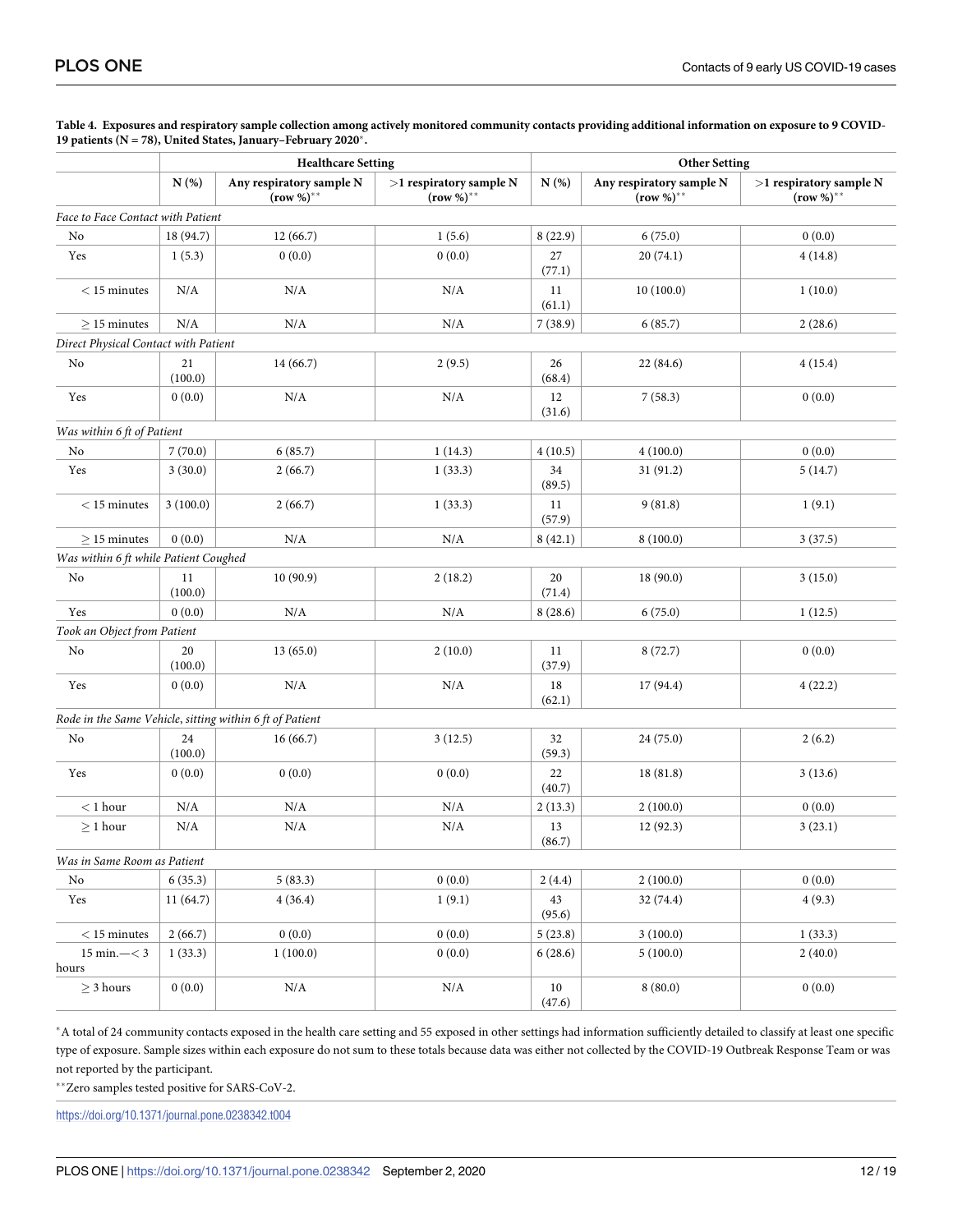# <span id="page-12-0"></span>**Discussion**

The enhanced contact tracing investigations undertaken by the COVID-19 Outbreak Response Teams around nine early travel-related COVID-19 cases in the United States resulted in identification of two transmissions from two travel-associated case patients to their spouses. We did not find evidence of secondary transmission of SARS-CoV-2 among the other 47 actively monitored close contacts who developed symptoms suspicious for COVID-19 nor among the 110 close contacts who submitted respiratory specimens for virologic testing and who did not develop new symptoms during the 14-day active monitoring period. No clear patterns of differences were noted between travel-associated case patients who transmitted the virus as compared to those for whom no evidence of secondary transmission was observed.

The results of these investigations suggest that the risk of becoming infected with SARS-- CoV-2 is high among close household contacts of confirmed COVID-19 patients, especially significant others. Additional detail on one of these transmissions has been previously published [\[11\]](#page-17-0), and a brief summary of key findings from the overall contact investigations of the first 10 travel-associated patients in the U.S. was previously published as an MMWR  $[6]$  $[6]$ . Overall, the average exposure durations among household contacts were longer among those who developed COVID-19 compared with those who did not. The higher transmission risk observed for household contacts is consistent with published research on other coronaviruses as well as SARS-CoV-2 [\[3,](#page-16-0) [12,](#page-17-0) [13\]](#page-17-0). Interestingly, we did not detect any SARS-CoV-2 infections among household members who were co-habiting with their confirmed SARS-CoV-2-positive household members during the period of case isolation. Since the majority of these co-habiting case patients and close contacts adhered very well to home isolation precautions, it is possible that careful adherence to isolation protocols mitigated the transmission risk to household members co-habiting with travel-associated case patients during the period of case isolation.

We did not detect any symptomatic secondary cases of COVID-19 among the 389 nonhousehold contacts who completed active monitoring, including 77 HCP contacts and 67 community contacts from whom respiratory samples were tested for SARS-CoV-2. This finding is similar to findings from early contact investigations in Europe and Asia  $[14-17]$  $[14-17]$  $[14-17]$  $[14-17]$  $[14-17]$ , but in contrast to other data suggesting a much higher secondary attack rate  $[18]$  $[18]$  $[18]$ . It is possible that asymptomatic secondary cases could have developed in persons from whom respiratory samples were not collected [\[19,](#page-17-0) [20\]](#page-17-0), or that secondary cases could have developed without being detected in respiratory samples (for instance, if the timing of shedding did not align with the timing of sample collection) [\[12\]](#page-17-0); follow-up serology could help to rule out some of these possibilities [\[21\]](#page-17-0). The low number of secondary cases could also be related to the quick isolation of most of these travel-associated case patients, as found in studies of MERS-CoV [[22](#page-17-0), [23](#page-17-0)]. Out of 41 HCP with higher-risk exposures to a travel-associated case patient, all but three reported these exposures to have occurred prior to confirmation of the patient's diagnosis. Once the patients were classified as suspected COVID-19 cases, contact and transmission-based precautions were begun and maintained by the majority of HCP throughout the patient's care. In contrast to the first community-acquired cases identified in the United States, it is also important to consider that most if not all of these first travel-related cases were likely cognizant of the possibility that they were infected, and engaged in practices such as wearing face masks, practicing social distancing in some cases, and seeking care [\[5,](#page-16-0) [11,](#page-17-0) [24\]](#page-17-0); these practices have the potential to have reduced secondary transmission from these cases. Further, these investigations were taking place at a very early stage in the U.S. outbreak, and many sites employed a low threshold for defining close contacts, potentially inflating our denominator.

This report is subject to several limitations. Because individual COVID-19 Outbreak Response Teams were operating out of distinct locations with unique considerations, the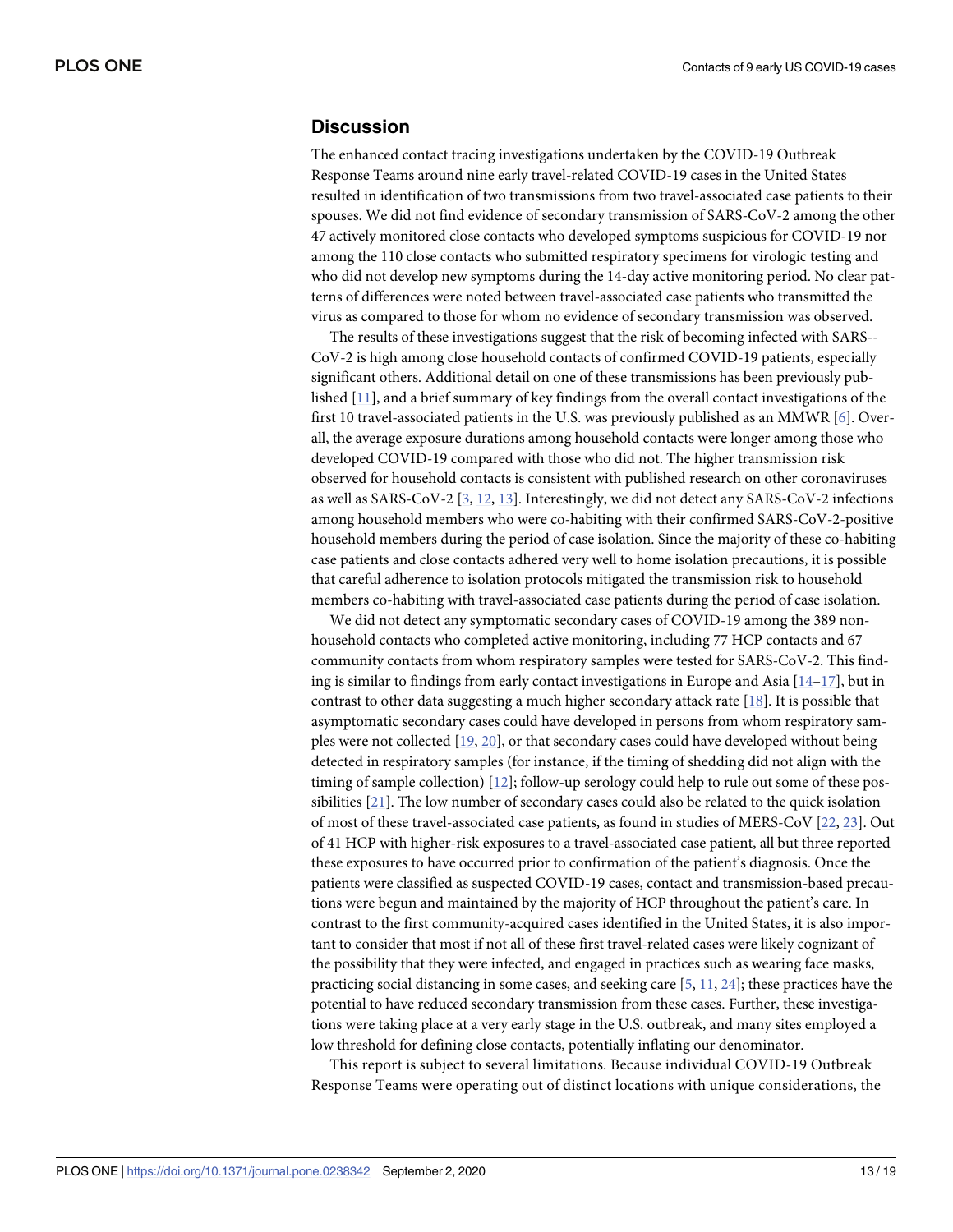<span id="page-13-0"></span>procedures of the investigation were heterogeneous across sites: different teams made different decisions regarding how to define close contacts, how to categorize exposure risk, which close contacts to actively monitor, which types of exposure information to collect, and how often (and from whom) to attempt collection of respiratory samples. Although available information was standardized across sites for the purposes of analysis, this heterogeneity led to missing data, limiting our ability to assess certain types of exposure in this population. Relatedly, only 47% of actively monitored close contacts provided any respiratory specimens, and fewer provided serial respiratory specimens. Incomplete sample collection could have biased secondary attack rates, and also raises the possibility of a missed asymptomatic infection. Symptomatic infections occurring after the end of the 14-day monitoring period also could have been missed. Although some sites attempted to reach individuals with close contact prior to symptom onset in the travel-associated case patient, many of these exposures occurred during the travel of the travel-associated case patient and therefore were managed by other jurisdictions. As a result, only nine such persons are included in the present analysis (of whom seven were household members with continued exposure). Thus, secondary transmissions occurring prior to symptom onset in the travel-associated case patient may have been missed. Missed transmissions (either asymptomatic infections, transmissions occurring outside the presumed infectious period, or transmissions with an incubation period outside the 14-day active monitoring period) may have contributed to community spread, as suggested by some genetic analysis of SARS-CoV-2 circulating in Washington [[25\]](#page-17-0). Lastly, although all sites endeavored to interview and sample the close contacts with the highest-risk exposures, the selection of the sample for interview and respiratory specimen collection was not systematic or consistent across sites. This may have introduced bias in the characteristics of the close contacts described as well as in the secondary attack rates. Further, the relatively small sample of primary cases (travel-associated case patients) and the low observed incidence of secondary transmission makes it difficult to identify any characteristics of the travel-associated case patients that might have been associated with an increased risk of secondary transmission.

The findings of these enhanced contact investigations, consistent with other research, suggest that household members of COVID-19 patients, particularly significant others, who are likely to have prolonged close contact with the patients, are at excess risk of developing COVID-19 [\[3](#page-16-0), [13](#page-17-0)]. Further, the lack of observed transmission to HCP underlines the importance and effectiveness of rapid identification and isolation of suspected cases of COVID-19 and appropriate use of PPE in caring for these patients [[26](#page-18-0), [27](#page-18-0)]. Careful adherence to infection prevention procedures within the home and the healthcare setting may help to reduce the risk of transmission of COVID-19, while monitoring and quarantine of household contacts may help interrupt transmission. Close contacts with high-risk exposures (such as household contacts or HCP providing patient care without PPE) should continue to be quarantined and actively monitored, as data from COVID-19 clusters have raised the concern of transmission from asymptomatic or pre-symptomatic individuals infected with SARS-CoV-2 [[19](#page-17-0), [20](#page-17-0), [28](#page-18-0), [29\]](#page-18-0), which may be contributing to the widespread community transmission that is currently occurring in the United States [\[30\]](#page-18-0). It is important for HCP and public health professionals to remain vigilant to the possibility of SARS-CoV-2 transmission from confirmed cases to household, community, and HCP contacts, and continue to emphasize isolation and other precautions [\[7](#page-16-0), [8](#page-16-0)]. Further, individuals exposed to SARS-CoV-2 should self-quarantine, and all persons should practice everyday behaviors to limit the spread of COVID-19 such as proper hand hygiene, covering coughs and sneezes, wearing cloth face coverings, and social distancing [\[31,](#page-18-0) [32\]](#page-18-0).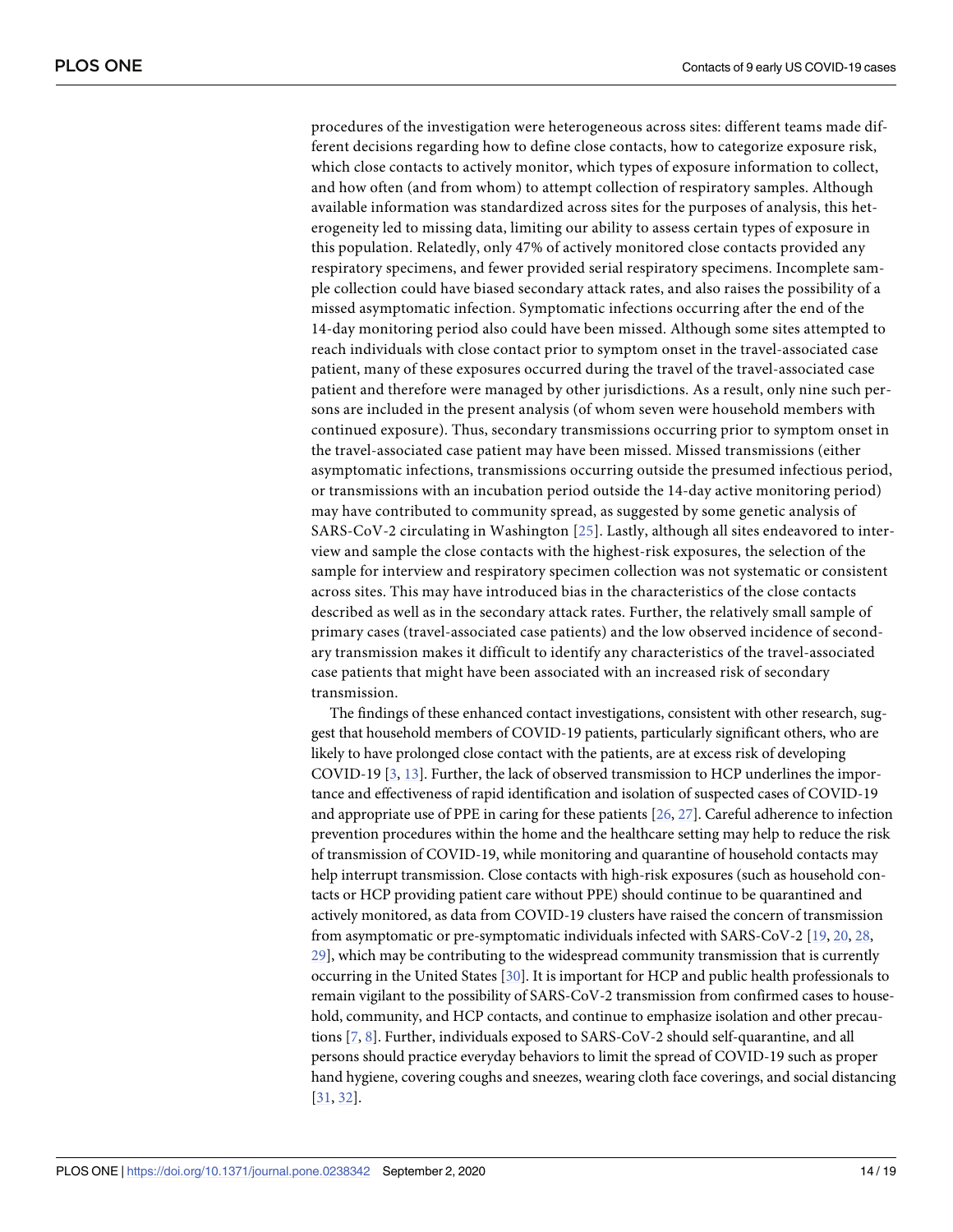# <span id="page-14-0"></span>**Supporting information**

**S1 [Fig](http://www.plosone.org/article/fetchSingleRepresentation.action?uri=info:doi/10.1371/journal.pone.0238342.s001). Histogram of specimens collected by day since last exposure, grouped by type of contact and days per person.** Specimens ( $N = 448$ ) collected from 149 contacts with known exposure periods are shown by the days following last exposure to the confirmed COVID-19 patient on the x axis. Excludes specimens from five household contacts with ongoing household exposure after the diagnosis of the travel-associated case patient, one household member diagnosed concurrently as the travel-associated case patient, and four community contacts without a known exposure period or date of collection. Specimens from contacts submitting only a single set of respiratory specimens are shown in navy, while specimens from those submitting multiple sets of respiratory specimens are shown in lighter blue. Household contacts (HH) are shown in the first row (excluding 5 who were co-habiting with the case patient following diagnosis and 1 who was concurrently diagnosed), Healthcare Personnel (HCP) contacts are shown in the second row, and community contacts are shown in the bottom row. The first column shows the number of nasopharyngeal (NP) swabs collected and tested, and the second column shows the number of oropharyngeal (OP) swabs collected and tested. Some HH members and HCP have specimens collected at negative days from last exposure—these represent specimens collected during a period of ongoing exposure to the COVID-19 patient. Samples collected relative to the first day of exposure are shown in S1 Fig. Only the initial specimens are shown for the secondary cases, as these specimens tested positive.



**S2 [Fig](http://www.plosone.org/article/fetchSingleRepresentation.action?uri=info:doi/10.1371/journal.pone.0238342.s002). Histogram of specimens collected by day since first exposure, grouped by type of contact and days per person.** Specimens (N = 448) collected from 149 contacts with known exposure periods are shown by the days following first exposure to the confirmed COVID-19 patient on the x axis. Excludes specimens from five household contacts with ongoing household exposure after the diagnosis of the travel-associated case patient, one household member diagnosed concurrently as the travel-associated case patient, and four community contacts without a known exposure period or date of collection. Specimens from contacts submitting only a single set of respiratory specimens are shown in navy, while specimens from those submitting multiple sets of respiratory specimens are shown in lighter blue. Household contacts (HH) are shown in the first row, Healthcare Personnel (HCP) contacts are shown in the second row, and community contacts are shown in the bottom row. The first column shows the number of nasopharyngeal (NP) swabs collected and tested, and the second column shows the number of oropharyngeal (OP) swabs collected and tested. Only the initial specimens are shown for the secondary cases, as these specimens tested positive. (TIFF)

**S3 [Fig](http://www.plosone.org/article/fetchSingleRepresentation.action?uri=info:doi/10.1371/journal.pone.0238342.s003). Histogram of specimens collected by day since first exposure, among household contacts who were co-habiting with travel-associated COVID-19 case patients during the period of case isolation.** Specimens  $(N = 48)$  collected from 5 contacts who were co-habiting with a COVID-19 patient following the travel-associated case patient's diagnosis are shown by the days following first exposure to the confirmed COVID-19 patient on the x axis. The first column shows the number of nasopharyngeal (NP) swabs collected and tested, and the second column shows the number of oropharyngeal (OP) swabs collected and tested. (TIFF)

**S1 [File.](http://www.plosone.org/article/fetchSingleRepresentation.action?uri=info:doi/10.1371/journal.pone.0238342.s004)** (XLSX)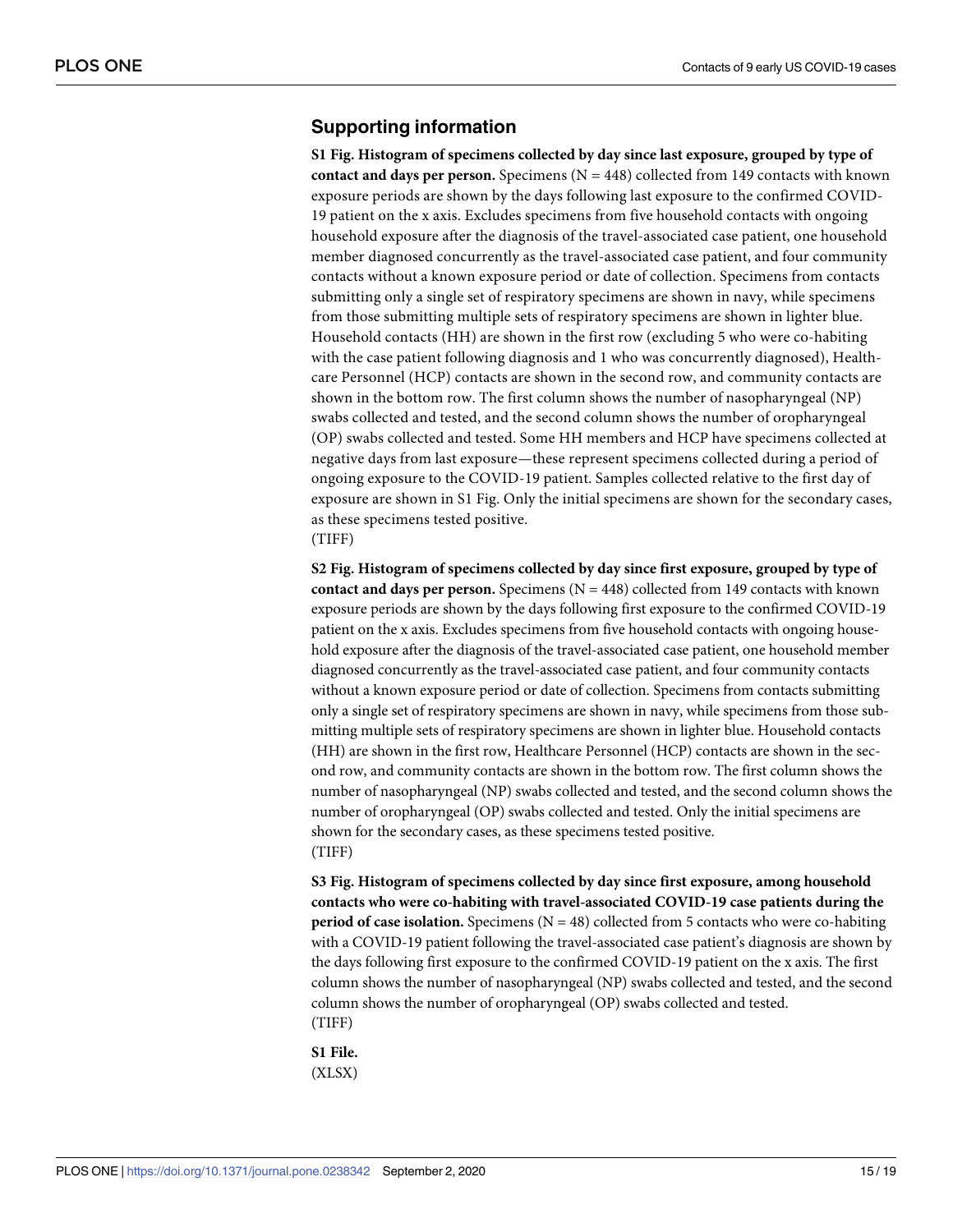# **Acknowledgments**

The authors would first like to acknowledge the COVID-19 patients and close contacts described in this manuscript. We also gratefully acknowledge the assistance and contributions of Glen Abedi, Sharad Aggarwal, Olivia Almendares, Alison Binder, Catherine Bozio, Nakia Clemmons, Aaron Curns, Rebecca Dahl, Connor Hoff, Michelle Kautz, Marie Killerby, Lindsay Kim, Stephanie Kujawski, Steven Langerman, Jessica Leung, Allison Miller, Christine Miner, Ruth N. Moro, Florence Whitehill, and Rebecca Woodruff of CDC; and Meredith Haddix of Los Angeles County Public Health.

**Disclaimer:** The findings and conclusions in this report are those of the authors and do not necessarily represent the official position of the United States Centers for Disease Control and Prevention (CDC).

# **Author Contributions**

- **Conceptualization:** Holly M. Biggs, Brandi Freeman-Ponder, Aron J. Hall, Ruth Link-Gelles, Mariel Marlow, Claire P. Mattison, Claire M. Midgley, Melissa Rolfes.
- **Data curation:** Rachel M. Burke, Victoria T. Chu, Alissa Dratch, Leora R. Feldstein, Rebecca Fisher, Rachel Klos, Eva Leidman, Claire P. Mattison, Megan T. Patel, Susan Robinson, Sarah E. Smith-Jeffcoat.
- **Formal analysis:** Rachel M. Burke, Sarah E. Smith-Jeffcoat.
- **Investigation:** Sharon Balter, Emily Barnes, Vaughn Barry, Karri Bartlett, Karlyn D. Beer, Holly M. Biggs, Hollianne Bruce, Jonathan Bryant-Genevier, Jordan Cates, Kevin Chatham-Stephens, Nora Chea, Howard Chiou, Demian Christiansen, Victoria T. Chu, Shauna Clark, Sara H. Cody, Max Cohen, Erin E. Conners, Vishal Dasari, Patrick Dawson, Traci DeSalvo, Matthew Donahue, Alissa Dratch, Lindsey Duca, Jeffrey Duchin, Jonathan W. Dyal, Marty Fenstersheib, Marc Fischer, Rebecca Fisher, Chelsea Foo, Brandi Freeman-Ponder, Jessica Gant, Romesh Gautom, Isaac Ghinai, Cheri T. Grigg, George S. Han, Thomas Haupt, Michelle Holshue, Jennifer Hunter, Mireille B. Ibrahim, Max W. Jacobs, M. Claire Jarashow, Kiran Joshi, Talar Kamali, Vance Kawakami, Moon Kim, Hannah L. Kirking, Amanda Kita-Yarbro, Rachel Klos, Miwako Kobayashi, Anna Kocharian, Misty Lang, Jennifer Layden, Scott Lindquist, Stephen Lindstrom, Nancy McClung, Tristan D. McPherson, Lynn Mello, Shannon Novosad, Megan T. Patel, Kristen Pettrone, Satish K. Pillai, Ian W. Pray, Heather E. Reese, Heather Rhodes, Melissa Rolfes, Janell Routh, Rachel Rubin, Sarah L. Rudman, Denny Russell, Sarah Scott, Varun Shetty, Elizabeth A. Soda, Christopher Spitters, Bryan Stierman, Rebecca Sunenshine, Dawn Terashita, Elizabeth Traub, Grace M. Vahey, Jennifer R. Verani, Megan Wallace, Matthew Westercamp, Jonathan Wortham, Amy Xie, Anna Yousaf, Matthew Zahn.

**Methodology:** Rachel M. Burke, Stephen Lindstrom.

**Project administration:** Rachel M. Burke, Sharon Balter, Isaac Benowitz, Prabhu Gounder, Eva Leidman, Claire P. Mattison, Melissa Rolfes, Sarah E. Smith-Jeffcoat.

**Resources:** Sharon Balter, Aron J. Hall, Stephen Lindstrom.

**Software:** Rachel M. Burke.

**Supervision:** Rachel M. Burke, Sharon Balter, Karri Bartlett, Karlyn D. Beer, Isaac Benowitz, Holly M. Biggs, Kevin Chatham-Stephens, Demian Christiansen, Sara H. Cody, Traci DeSalvo, Jeffrey Duchin, Marty Fenstersheib, Marc Fischer, Alicia M. Fry, Romesh Gautom, Prabhu Gounder, Jeffrey Gunzenhauser, Aron J. Hall, George S. Han, Thomas Haupt,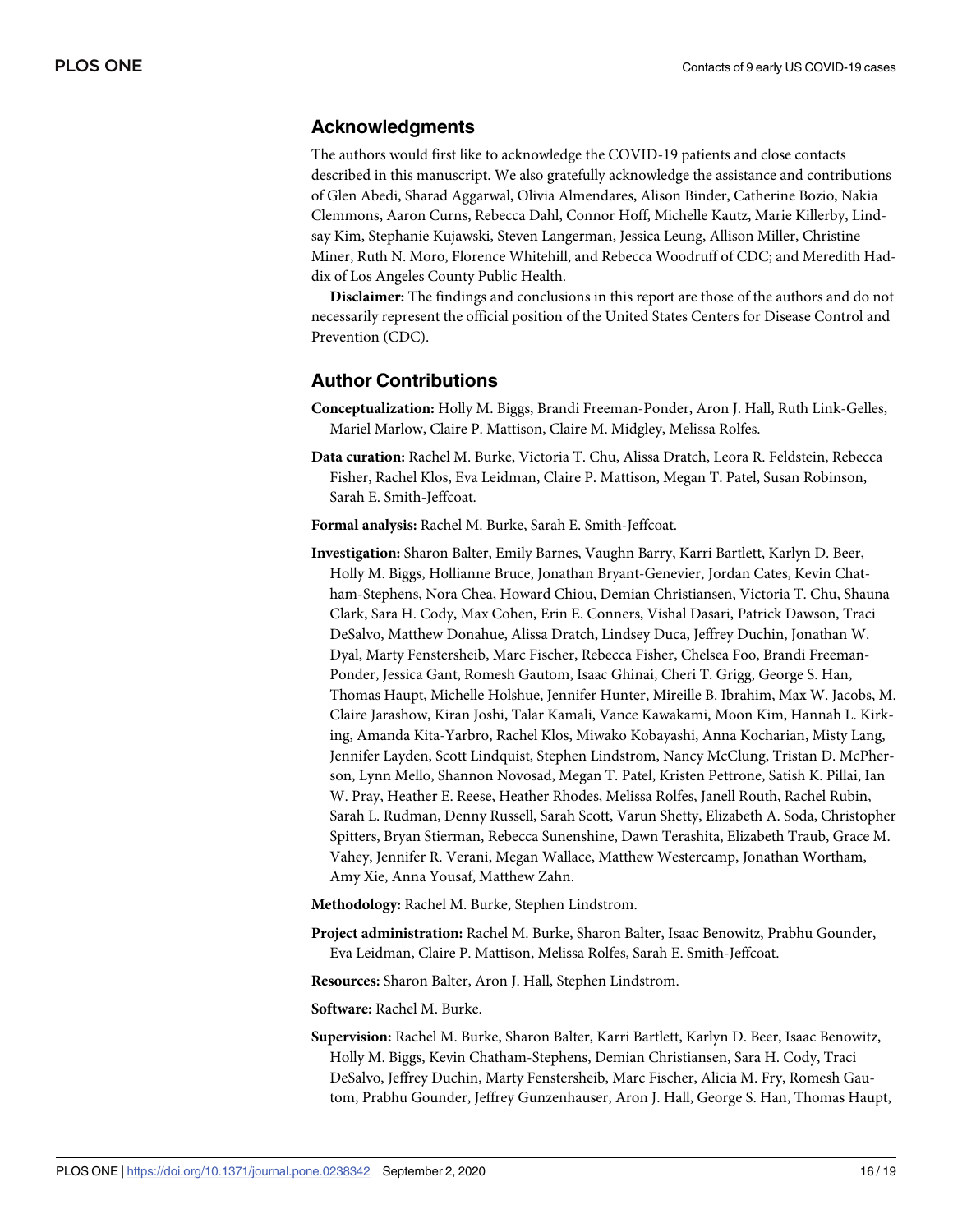<span id="page-16-0"></span>M. Claire Jarashow, Hannah L. Kirking, Jennifer Layden, Scott Lindquist, Stephen Lindstrom, Claire M. Midgley, Melissa Rolfes, Matthew Zahn.

**Visualization:** Rachel M. Burke.

**Writing – original draft:** Rachel M. Burke, Sarah E. Smith-Jeffcoat.

**Writing – review & editing:** Rachel M. Burke, Sharon Balter, Emily Barnes, Vaughn Barry, Karri Bartlett, Karlyn D. Beer, Isaac Benowitz, Holly M. Biggs, Hollianne Bruce, Jonathan Bryant-Genevier, Jordan Cates, Kevin Chatham-Stephens, Nora Chea, Howard Chiou, Demian Christiansen, Victoria T. Chu, Shauna Clark, Sara H. Cody, Max Cohen, Erin E. Conners, Vishal Dasari, Patrick Dawson, Traci DeSalvo, Matthew Donahue, Alissa Dratch, Lindsey Duca, Jeffrey Duchin, Jonathan W. Dyal, Leora R. Feldstein, Marty Fenstersheib, Marc Fischer, Rebecca Fisher, Chelsea Foo, Brandi Freeman-Ponder, Alicia M. Fry, Jessica Gant, Romesh Gautom, Isaac Ghinai, Prabhu Gounder, Cheri T. Grigg, Jeffrey Gunzenhauser, Aron J. Hall, George S. Han, Thomas Haupt, Michelle Holshue, Jennifer Hunter, Mireille B. Ibrahim, Max W. Jacobs, M. Claire Jarashow, Kiran Joshi, Talar Kamali, Vance Kawakami, Moon Kim, Hannah L. Kirking, Amanda Kita-Yarbro, Rachel Klos, Miwako Kobayashi, Anna Kocharian, Misty Lang, Jennifer Layden, Eva Leidman, Scott Lindquist, Stephen Lindstrom, Ruth Link-Gelles, Mariel Marlow, Claire P. Mattison, Nancy McClung, Tristan D. McPherson, Lynn Mello, Claire M. Midgley, Shannon Novosad, Megan T. Patel, Kristen Pettrone, Satish K. Pillai, Ian W. Pray, Heather E. Reese, Heather Rhodes, Susan Robinson, Melissa Rolfes, Janell Routh, Rachel Rubin, Sarah L. Rudman, Denny Russell, Sarah Scott, Varun Shetty, Sarah E. Smith-Jeffcoat, Elizabeth A. Soda, Christopher Spitters, Bryan Stierman, Rebecca Sunenshine, Dawn Terashita, Elizabeth Traub, Grace M. Vahey, Jennifer R. Verani, Megan Wallace, Matthew Westercamp, Jonathan Wortham, Amy Xie, Anna Yousaf, Matthew Zahn.

# **References**

- **[1](#page-1-0).** Coronavirus disease 2019 (COVID-19): Situation Report– 36. Geneva, Switzerland: World Health Organization, 2020.
- **[2](#page-1-0).** Zhou P, Yang XL, Wang XG, Hu B, Zhang L, Zhang W, et al. A pneumonia outbreak associated with a new coronavirus of probable bat origin. Nature. 2020; 579(7798):270–3. Epub 2020/02/06. [https://doi.](https://doi.org/10.1038/s41586-020-2012-7) [org/10.1038/s41586-020-2012-7](https://doi.org/10.1038/s41586-020-2012-7) PMID: [32015507.](http://www.ncbi.nlm.nih.gov/pubmed/32015507)
- **[3](#page-1-0).** Chan JF-W, Yuan S, Kok K-H, To KK-W, Chu H, Yang J, et al. A familial cluster of pneumonia associated with the 2019 novel coronavirus indicating person-to-person transmission: a study of a family cluster. The Lancet. 2020; 395(10223):514–23. [https://doi.org/10.1016/s0140-6736\(20\)30154-9](https://doi.org/10.1016/s0140-6736(20)30154-9) PMID: [31986261](http://www.ncbi.nlm.nih.gov/pubmed/31986261)
- **[4](#page-1-0).** Li Q, Guan X, Wu P, Wang X, Zhou L, Tong Y, et al. Early Transmission Dynamics in Wuhan, China, of Novel Coronavirus-Infected Pneumonia. N Engl J Med. 2020. Epub 2020/01/30. [https://doi.org/10.](https://doi.org/10.1056/NEJMoa2001316) [1056/NEJMoa2001316](https://doi.org/10.1056/NEJMoa2001316) PMID: [31995857](http://www.ncbi.nlm.nih.gov/pubmed/31995857).
- **[5](#page-1-0).** Holshue ML, DeBolt C, Lindquist S, Lofy KH, Wiesman J, Bruce H, et al. First Case of 2019 Novel Coronavirus in the United States. N Engl J Med. 2020. Epub 2020/02/01. [https://doi.org/10.1056/](https://doi.org/10.1056/NEJMoa2001191) [NEJMoa2001191](https://doi.org/10.1056/NEJMoa2001191) PMID: [32004427.](http://www.ncbi.nlm.nih.gov/pubmed/32004427)
- **[6](#page-1-0).** Burke RM, Midgley CM, Dratch A, Fenstersheib M, Haupt T, Holshue M, et al. Active Monitoring of Persons Exposed to Patients with Confirmed COVID-19—United States, January-February 2020. MMWR Morb Mortal Wkly Rep. 2020; 69(9):245–6. Epub 2020/03/07. [https://doi.org/10.15585/mmwr.](https://doi.org/10.15585/mmwr.mm6909e1) [mm6909e1](https://doi.org/10.15585/mmwr.mm6909e1) PMID: [32134909](http://www.ncbi.nlm.nih.gov/pubmed/32134909).
- **[7](#page-3-0).** Interim Infection Prevention and Control Recommendations for Patients with Suspected or Confirmed Coronavirus Disease 2019 (COVID-19) in Healthcare Settings 2020 [updated 1 April 2020; cited 2020 5 April]. Available from: [https://www.cdc.gov/coronavirus/2019-ncov/hcp/infection-control](https://www.cdc.gov/coronavirus/2019-ncov/hcp/infection-control-recommendations.html)[recommendations.html](https://www.cdc.gov/coronavirus/2019-ncov/hcp/infection-control-recommendations.html).
- **[8](#page-4-0).** Volz E, Baguelin M, Bhatia S, Boonyasiri A, Cori A, Cucunubá Z, et al. Report 5: Phylogenetic analysis of SARS-CoV-2. 2020.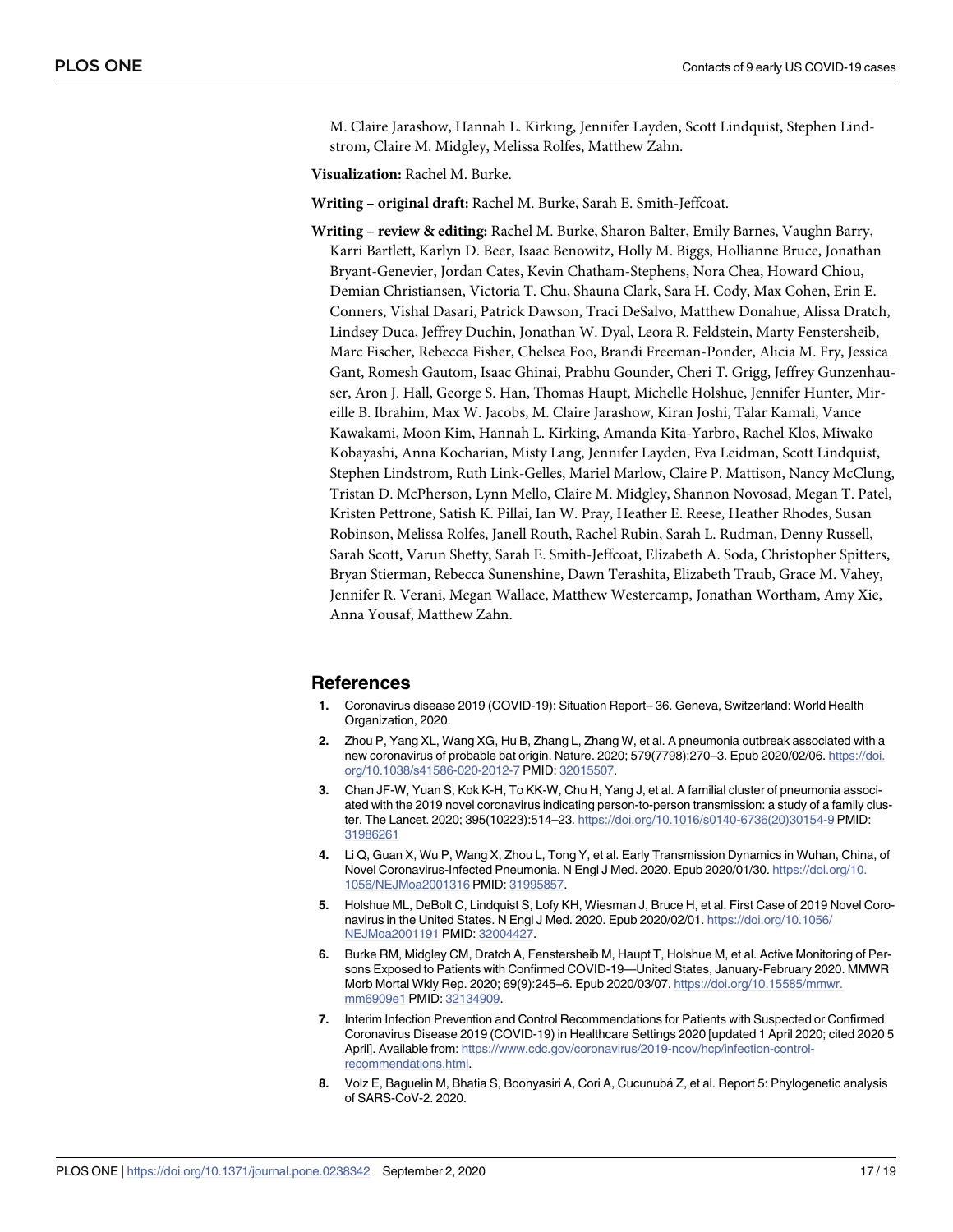- <span id="page-17-0"></span>**[9](#page-4-0).** Zhao Q, Chen Y, Small DS. Analysis of the epidemic growth of the early 2019-nCoV outbreak using internationally confirmed cases. medRxiv. 2020. <https://doi.org/10.1101/2020.02.06.20020941>
- **[10](#page-4-0).** Liu J, Li S, Liu J, Liang B, Wang X, Wang H, et al. Longitudinal characteristics of lymphocyte responses and cytokine profiles in the peripheral blood of SARS-CoV-2 infected patients. SSRN. 2020. Epub 16 Feb 2020. <https://doi.org/10.1101/2020.02.16.20023671>
- **[11](#page-12-0).** Ghinai I, McPherson TD, Hunter JC, Kirking HL, Christiansen D, Joshi K, et al. First known person-toperson transmission of severe acute respiratory syndrome coronavirus 2 (SARS-CoV-2) in the USA. Lancet. 2020. Epub 2020/03/18. [https://doi.org/10.1016/S0140-6736\(20\)30607-3](https://doi.org/10.1016/S0140-6736(20)30607-3) PMID: [32178768](http://www.ncbi.nlm.nih.gov/pubmed/32178768).
- **[12](#page-12-0).** Arwady MA, Alraddadi B, Basler C, Azhar EI, Abuelzein E, Sindy AI, et al. Middle East Respiratory Syndrome Coronavirus Transmission in Extended Family, Saudi Arabia, 2014. Emerg Infect Dis. 2016; 22 (8):1395–402. Epub 2016/05/19. <https://doi.org/10.3201/eid2208.152015> PMID: [27191038;](http://www.ncbi.nlm.nih.gov/pubmed/27191038) PubMed Central PMCID: PMC4982159.
- **[13](#page-12-0).** Covid-19 National Emergency Response Center E, Case Management Team KCfDC, Prevention. Early Epidemiological and Clinical Characteristics of 28 Cases of Coronavirus Disease in South Korea. Osong Public Health Res Perspect. 2020; 11(1):8–14. Epub 2020/03/10. [https://doi.org/10.24171/j.](https://doi.org/10.24171/j.phrp.2020.11.1.03) [phrp.2020.11.1.03](https://doi.org/10.24171/j.phrp.2020.11.1.03) PMID: [32149037;](http://www.ncbi.nlm.nih.gov/pubmed/32149037) PubMed Central PMCID: PMC7045878.
- **[14](#page-12-0).** Covid-19 National Emergency Response Center E, Case Management Team KCfDC, Prevention. Coronavirus Disease-19: Summary of 2,370 Contact Investigations of the First 30 Cases in the Republic of Korea. Osong Public Health Res Perspect. 2020; 11(2):81–4. Epub 2020/04/08. [https://doi.org/10.](https://doi.org/10.24171/j.phrp.2020.11.2.04) [24171/j.phrp.2020.11.2.04](https://doi.org/10.24171/j.phrp.2020.11.2.04) PMID: [32257773;](http://www.ncbi.nlm.nih.gov/pubmed/32257773) PubMed Central PMCID: PMC7104686.
- **15.** Pung R, Chiew CJ, Young BE, Chin S, Chen MI, Clapham HE, et al. Investigation of three clusters of COVID-19 in Singapore: implications for surveillance and response measures. Lancet. 2020; 395 (10229):1039–46. Epub 2020/03/21. [https://doi.org/10.1016/S0140-6736\(20\)30528-6](https://doi.org/10.1016/S0140-6736(20)30528-6) PMID: [32192580](http://www.ncbi.nlm.nih.gov/pubmed/32192580).
- **16.** Bernard Stoecklin S, Rolland P, Silue Y, Mailles A, Campese C, Simondon A, et al. First cases of coronavirus disease 2019 (COVID-19) in France: surveillance, investigations and control measures, January 2020. Euro Surveill. 2020; 25(6). Epub 2020/02/20. [https://doi.org/10.2807/1560-7917.ES.2020.25.](https://doi.org/10.2807/1560-7917.ES.2020.25.6.2000094) [6.2000094](https://doi.org/10.2807/1560-7917.ES.2020.25.6.2000094) PMID: [32070465](http://www.ncbi.nlm.nih.gov/pubmed/32070465); PubMed Central PMCID: PMC7029452.
- **[17](#page-12-0).** Haveri A, Smura T, Kuivanen S, Osterlund P, Hepojoki J, Ikonen N, et al. Serological and molecular findings during SARS-CoV-2 infection: the first case study in Finland, January to February 2020. Euro Surveill. 2020; 25(11). Epub 2020/03/27. <https://doi.org/10.2807/1560-7917.ES.2020.25.11.2000266> PMID: [32209163](http://www.ncbi.nlm.nih.gov/pubmed/32209163); PubMed Central PMCID: PMC7096774.
- **[18](#page-12-0).** Liu Y, Eggo RM, Kucharski AJ. Secondary attack rate and superspreading events for SARS-CoV-2. Lancet. 2020; 395(10227):e47. Epub 2020/03/03. [https://doi.org/10.1016/S0140-6736\(20\)30462-1](https://doi.org/10.1016/S0140-6736(20)30462-1) PMID: [32113505](http://www.ncbi.nlm.nih.gov/pubmed/32113505).
- **[19](#page-12-0).** Bai Y, Yao L, Wei T, Tian F, Jin DY, Chen L, et al. Presumed Asymptomatic Carrier Transmission of COVID-19. JAMA. 2020. Epub 2020/02/23. <https://doi.org/10.1001/jama.2020.2565> PMID: [32083643;](http://www.ncbi.nlm.nih.gov/pubmed/32083643) PubMed Central PMCID: PMC7042844.
- **[20](#page-12-0).** Kimball A HK, Arons M, et al. Asymptomatic and Presymptomatic SARS-CoV-2 Infections in Residents of a Long-Term Care Skilled Nursing Facility—King County, Washington, March 2020. MMWR Morb Mortal Wkly Rep 2020;(ePub: 27 March 2020.).
- **[21](#page-12-0).** Chu VT, Freeman-Ponder B, Lindquist S, Spitters C, Kawakami V, Dyal JW, et al. Investigation and Serologic Follow-Up of Contacts of an Early Confirmed Case-Patient with COVID-19, Washington, USA. Emerg Infect Dis. 2020; 26(8):1671–8. Epub 2020/05/30. <https://doi.org/10.3201/eid2608.201423> PMID: [32470316](http://www.ncbi.nlm.nih.gov/pubmed/32470316).
- **[22](#page-12-0).** Kang CK, Song KH, Choe PG, Park WB, Bang JH, Kim ES, et al. Clinical and Epidemiologic Characteristics of Spreaders of Middle East Respiratory Syndrome Coronavirus during the 2015 Outbreak in Korea. J Korean Med Sci. 2017; 32(5):744–9. Epub 2017/04/06. [https://doi.org/10.3346/jkms.2017.32.](https://doi.org/10.3346/jkms.2017.32.5.744) [5.744](https://doi.org/10.3346/jkms.2017.32.5.744) PMID: [28378546;](http://www.ncbi.nlm.nih.gov/pubmed/28378546) PubMed Central PMCID: PMC5383605.
- **[23](#page-12-0).** Hunter JC, Nguyen D, Aden B, Al Bandar Z, Al Dhaheri W, Abu Elkheir K, et al. Transmission of Middle East Respiratory Syndrome Coronavirus Infections in Healthcare Settings, Abu Dhabi. Emerg Infect Dis. 2016; 22(4):647–56. Epub 2016/03/18. <https://doi.org/10.3201/eid2204.151615> PMID: [26981708](http://www.ncbi.nlm.nih.gov/pubmed/26981708); PubMed Central PMCID: PMC4806977.
- **[24](#page-12-0).** Patel A, Jernigan DB, nCo VCDCRT. Initial Public Health Response and Interim Clinical Guidance for the 2019 Novel Coronavirus Outbreak—United States, December 31, 2019-February 4, 2020. MMWR Morb Mortal Wkly Rep. 2020; 69(5):140–6. Epub 2020/02/07. [https://doi.org/10.15585/mmwr.](https://doi.org/10.15585/mmwr.mm6905e1) [mm6905e1](https://doi.org/10.15585/mmwr.mm6905e1) PMID: [32027631](http://www.ncbi.nlm.nih.gov/pubmed/32027631); PubMed Central PMCID: PMC7004396 Journal Editors form for disclosure of potential conflicts of interest. No potential conflicts of interest were disclosed.
- **[25](#page-13-0).** Bedford Trevor, Greninger Alexander L., Roychoudhury Pavitra, Starita Lea M., Famulare Michael, Huang Meei-Li, et al. Cryptic transmission of SARS-CoV-2 in Washington State. 2020.